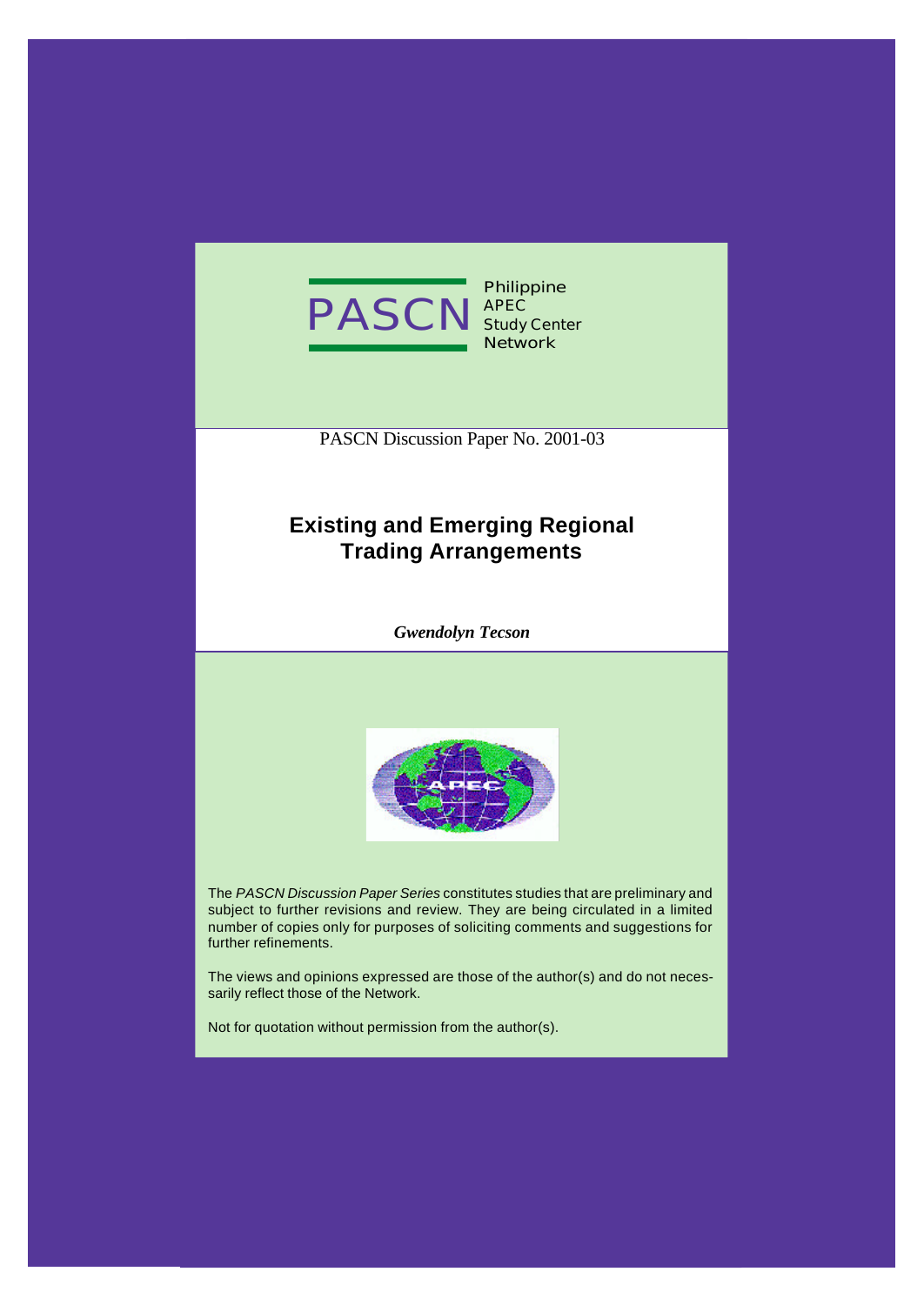

**PHILIPPINE** S TUDY C ENTER **NETWORK** 

PASCN Discussion Paper No. 2001-03

# **Existing and Emerging Regional Trading Arrangements**

# *Gwendolyn Tecson*

University of the Philippines

September 2001

The *PASCN Discussion Paper Series* constitutes studies that are preliminary and subject to further revisions and review. They are being circulated in a limited number of copies only for purposes of soliciting comments and suggestions for further refinements.

The views and opinions expressed are those of the author(s) and do not necessarily reflect those of the Network.

Not for quotation without permission from the author(s).

For comments, suggestions or further inquiries, please contact:

**The PASCN Secretariat** Philippine Institute for Development Studies NEDA sa Makati Building, 106 Amorsolo Street Legaspi Village, Makati City, Philippines Tel. Nos. 893-9588 and 892-5817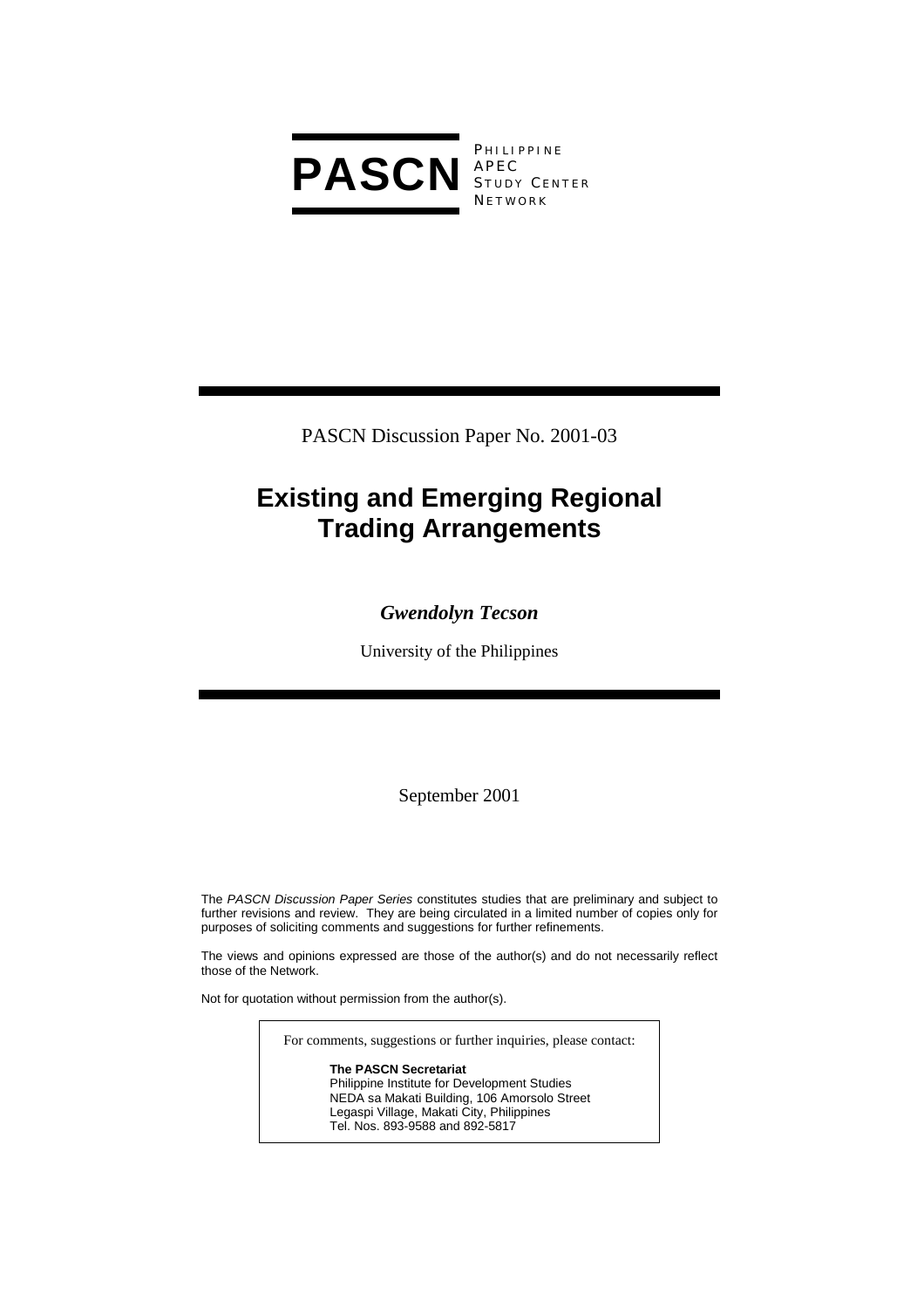#### **Abstract**

This study presented selected existing and emerging Regional Trading Arrangements (RTAs) to show key features of the new regionalism and to determine if they help advance the cause of multilateralism. In its assessment, it found that these new RTAs go beyond mere trade in commodities and services and incorporate deeper forms of integration, such as liberalization of investment regimes, adoption of mutual recognition arrangements, and in some instances, harmonization of competition policy. Efforts are made to ensure true integration of national markets. Furthermore, the new RTAs tend to be more outward-oriented than the ones established more than two decades ago. Moreover, a number of them include both developed and developing economies, giving rise to possibilities for greater specialization in production and trade. All these suggest that the new RTAs upon up new opportunities to advance multilateral trade liberalization.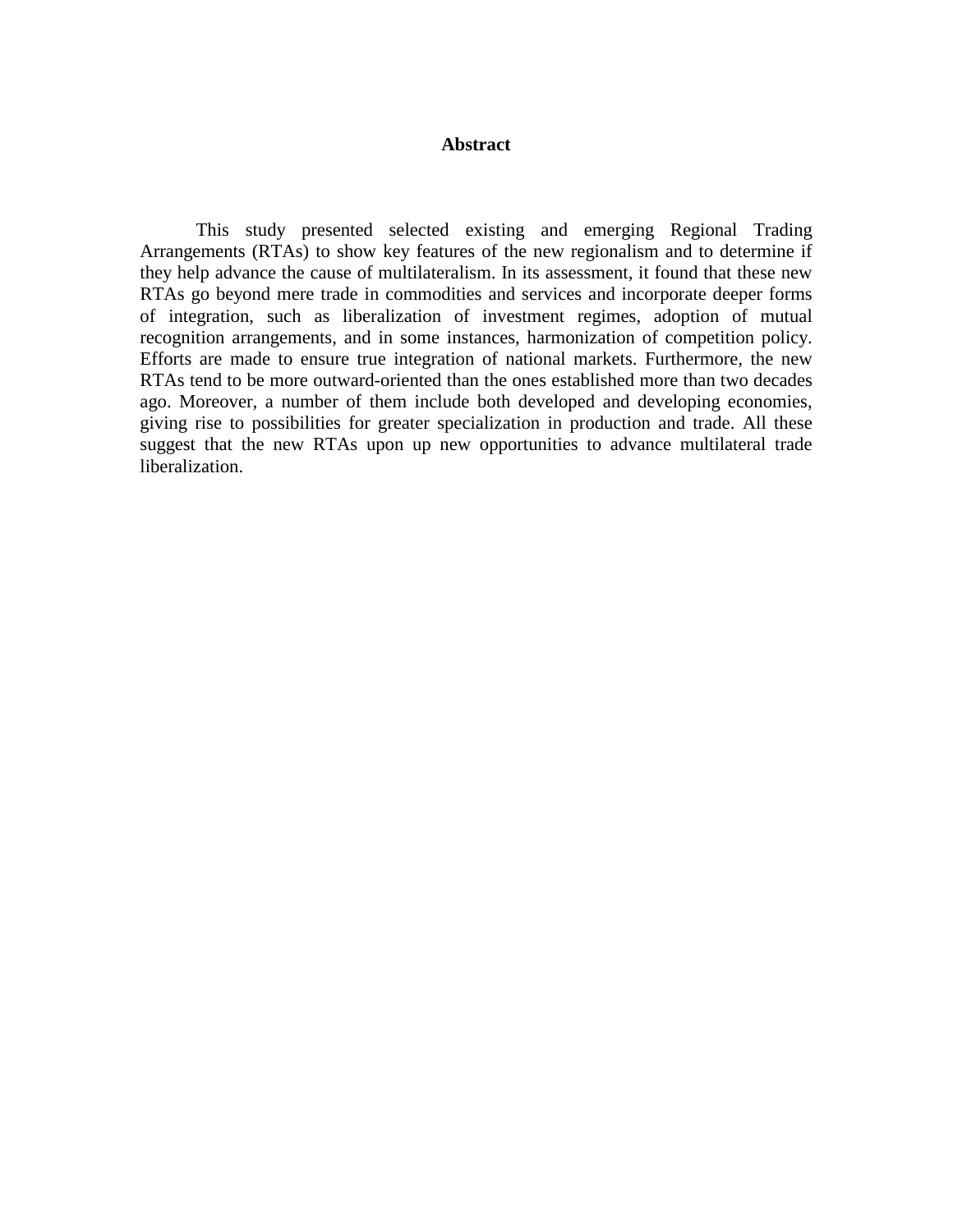## **TABLE OF CONTENTS**

| Introduction                              | 3  |
|-------------------------------------------|----|
| <b>Some Empirical Illustrations</b>       | 3  |
| Some Features of Existing RTAs            | 4  |
| Comprehensiveness of Trade Liberalization | 4  |
| Levels of Protection vs. Nonmembers       | 6  |
| Timeliness of Liberalization              |    |
| Intra-vs. Extra-regional Trade            |    |
| <b>Trade Creation vs. Trade Diversion</b> | 9  |
| <b>Open Access to New Members</b>         | 10 |
| <b>Towards Greater Integration</b>        | 11 |
| Other Issues                              | 12 |
| Prospective RTAs and Other Initiatives    | 13 |
| Conclusion                                | 20 |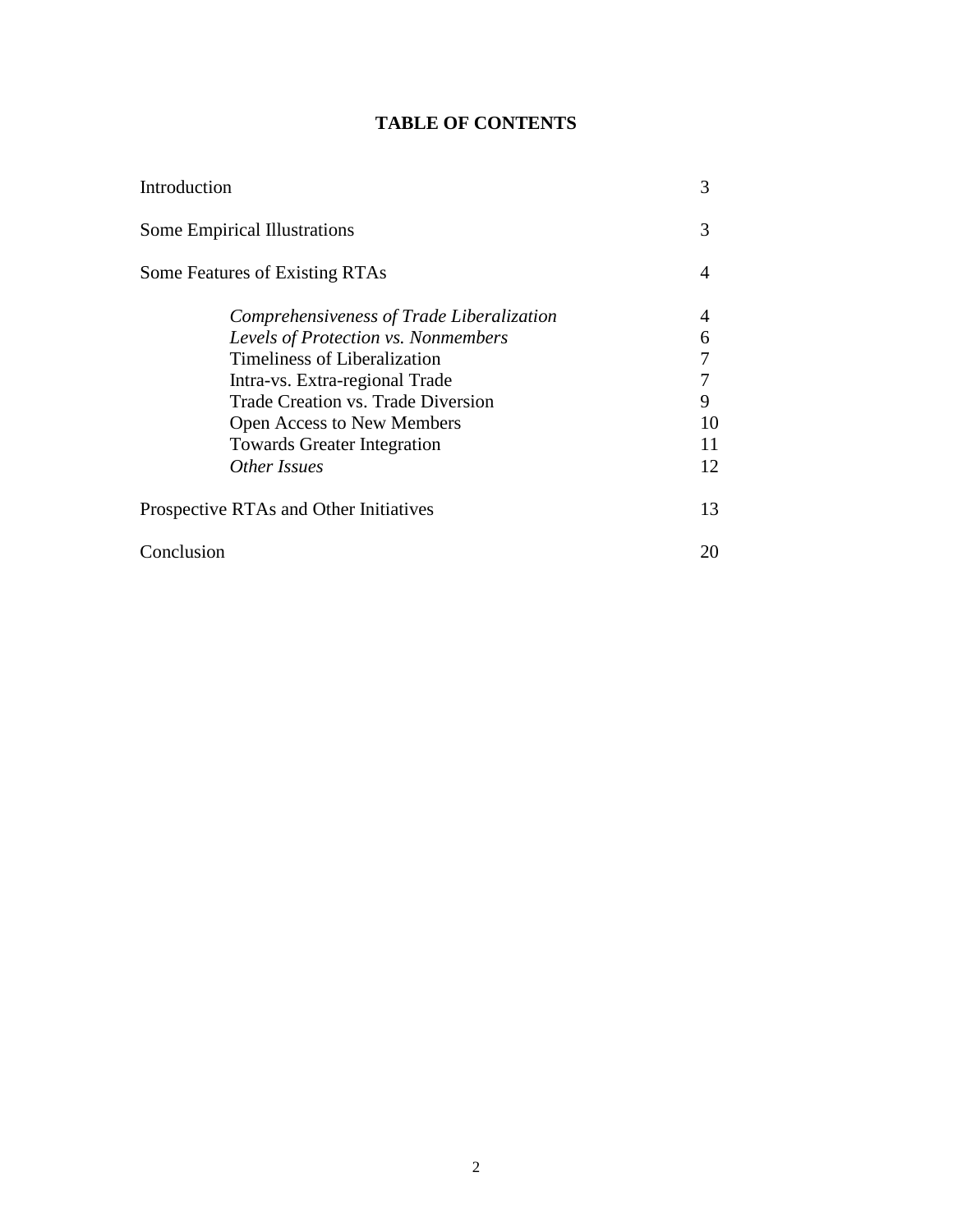## **Existing and Emerging Regional Trading Arrangements<sup>1</sup>** Gwendolyn Tecson

#### **Introduction**

This paper describes selected existing and prospective RTAs involving some APEC member economies to illustrate key features of the new regionalism and to assess if they help advance the cause of multilateralism. These new RTAs, it seems clear, go beyond mere trade in commodities and services to incorporate deeper forms of integration, such as, liberalization of investment regimes, adoption of mutual recognition arrangements, and in some instances, harmonization of competition policy. Efforts are made to ensure true integration of national markets. Furthermore, the new RTAs tend to be more outward-oriented than the ones established more than two decades ago. Moreover, a number of them include both developed and developing economies, giving rise to possibilities for greater specialization in production and trade. All these suggest that the new RTAs open up new opportunities to advance multilateral trade liberalization.

#### **Some Empirical Illustrations**

 Table 1 shows that with a few exceptions, namely, China; Hong Kong, China; Chinese Taipei; Japan; Korea; and Russia, the member-economies of APEC currently belong to one or more sub-regional blocs. In addition, most of them are in the process of establishing formal links with other blocs within and across continents. For instance, presently under study is the feasibility of forming free trade areas between existing blocs like AFTA and CER, or among NAFTA-MERCOSUR-Andean Community and other RTAs in the Western hemisphere. Individual economies, such as, Chile and Korea, have initiated studies and discussions at various fora to explore the possibility of trade-bloc formation.

| <b>APEC Member-Economy</b> | <b>Sub-regional Integration</b><br><b>Arrangement</b> |
|----------------------------|-------------------------------------------------------|
| Australia                  | <b>CER</b>                                            |
| <b>Brunei Darussalam</b>   | AFTA                                                  |
| Canada                     | NAFTA; FTAA                                           |
| Chile                      | Mercosur; FTAA; Chile-EU                              |
| China                      |                                                       |
| Hong Kong, China           |                                                       |
| Indonesia                  | AFTA                                                  |
| Japan                      |                                                       |

**Table 1: Sub-Regional Trade Agreements within APEC** 

<sup>&</sup>lt;sup>1</sup> The paper forms part of Chapter 2 of the 2000 APEC Economic Outlook Report which deals with the issue on the new regionalism.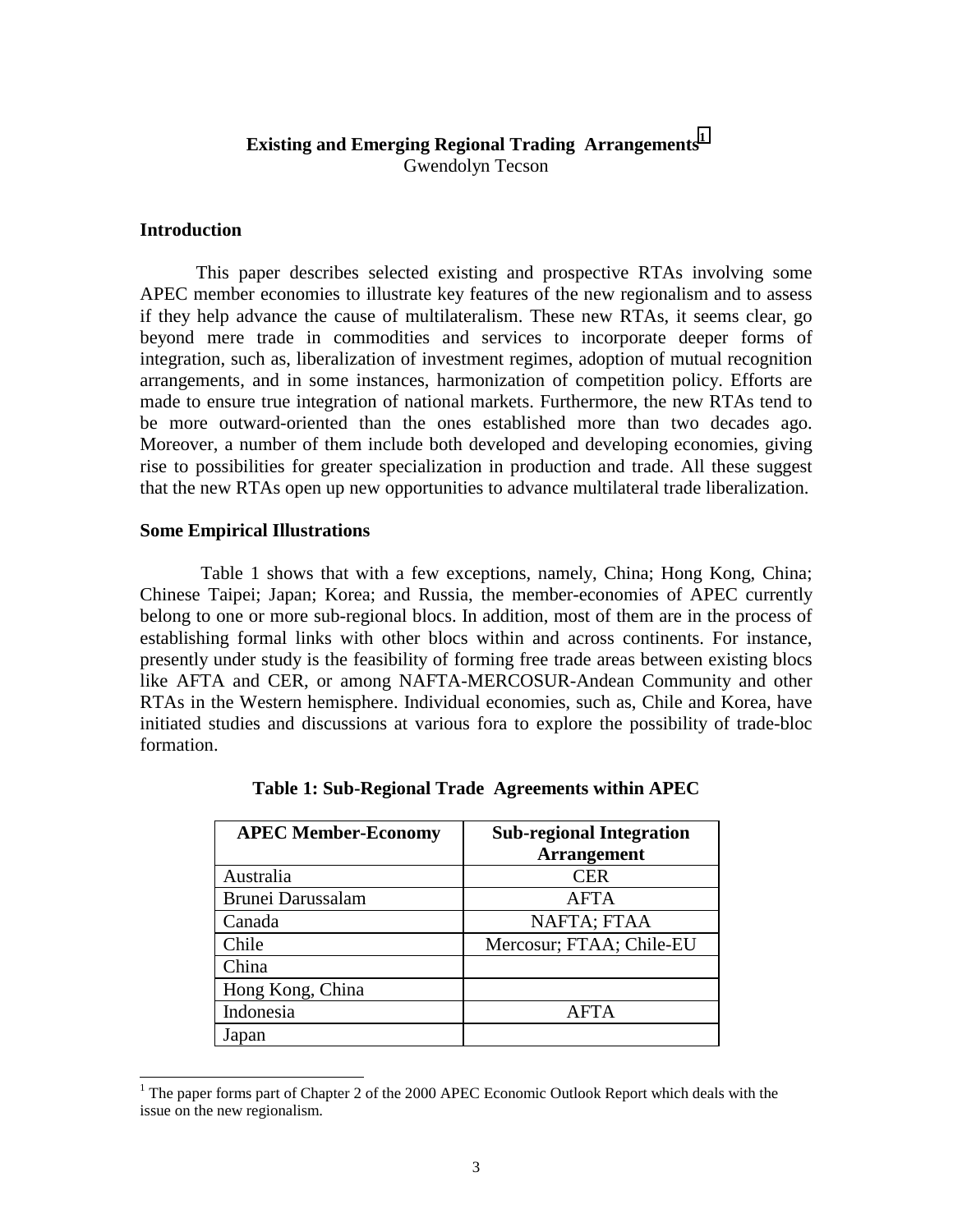| Korea                           |                            |
|---------------------------------|----------------------------|
| Malaysia                        | <b>AFTA</b>                |
| Mexico                          | NAFTA; Mexico-EU FTA       |
| New Zealand                     | CER; Singapore-New Zealand |
|                                 | CEP                        |
| Papua New Guinea                | Sparteca                   |
| Peru                            | Andean Community; FTAA     |
| Philippines                     | <b>AFTA</b>                |
| Russia                          |                            |
| Singapore                       | AFTA; Singapore-New        |
|                                 | <b>Zealand CEP</b>         |
| Chinese Taipei                  |                            |
| Thailand                        | <b>AFTA</b>                |
| <b>United States of America</b> | NAFTA; FTAA                |
| Vietnam                         | AFTA                       |

What features embodied in the new existing and prospective RTAs can help advance open multilateral trade? To arrive at some tentative answers, the next section looks at the following RTAs: Andean Community, AFTA, CER, MERCOSUR, and NAFTA. It also takes a cursory look at four proposed RTAs, namely, the AFTA-CER FTA, the Free Trade of the Americas (FTAA), the Singapore-New Zealand Closer Economic Partnership, and non-governmental efforts toward a Japan-Korea FTA.

#### **Some Features of Existing RTAs**

#### *Comprehensiveness of Trade Liberalization*

The first feature that is examined is the extent to which existing RTAs are consistent with Article XXIV provision on comprehensiveness of trade liberalization.

The Andean Community, formerly known as the Andean Pact, is presently composed of five members Bolivia, Columbia, Ecuador, Peru, and Venezuela.<sup>2</sup> Formed on 26 May 1969, it has been hampered by several factors, including, changes in membership. Chile withdrew in 1976; Peru pulled out in 1992, but rejoined in 1997. Now back on track, the FTA seeks to include all products under tariffs. Furthermore, the group is gearing itself to the formation of a common market by strengthening the liberalization of capital and labor movements inside the bloc. In June 1998, members signed an agreement that would extend liberalization to services trade (Stephenson 1999).

Turning now to the Association of Southeast Asian Nations, ASEAN evolved from a group established in 1967 to encourage cooperation in economic, political, and cultural fields among five members, e.g., Indonesia, Malaysia, the Philippines, Singapore and Thailand. It has since expanded to include Brunei Darussalam, which joined in 1984,

<sup>&</sup>lt;sup>2</sup> Information on the Andean Community is derived mainly from its website (http:/www.communidadandina.org).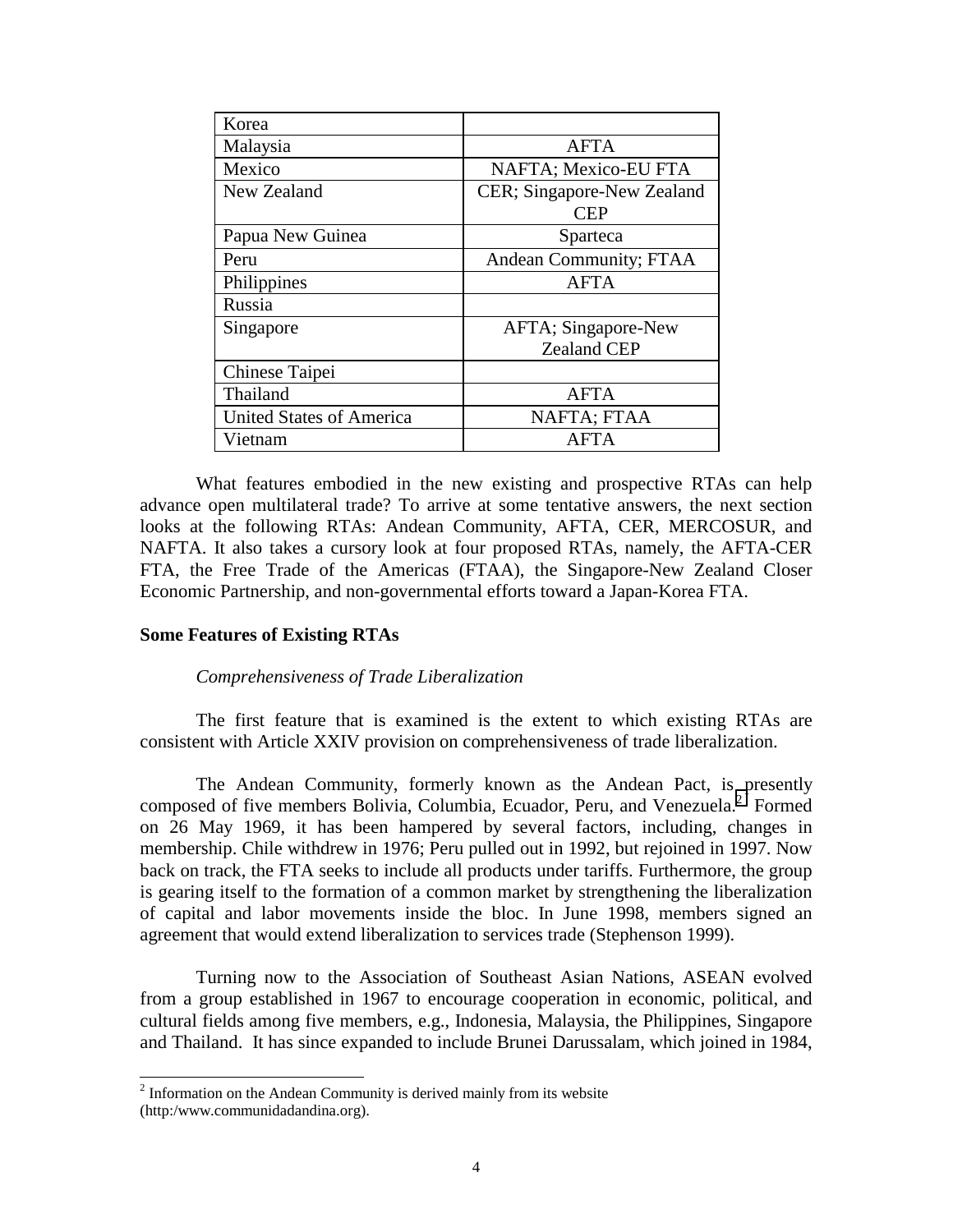and Vietnam, in 1995. New members joined the group in 1999: Cambodia, Lao-PDR, and Myanmar. Since 1978, when a preferential trade arrangement was put in place, several attempts at encouraging greater intra-regional trade have been attempted but were not successful. Proof is that as late as 1989, only about 3 percent of all goods were eligible for regional trade preferences. But in 1992, with Singapore in the lead, the members undertook a series of talks leading to the creation of the ASEAN Free Trade Area  $(AFTA).$ <sup>3</sup> The latter has a timetable for the elimination of tariffs on intra-regional trade covering nearly all sectors, including agriculture, although phase-in periods for some sensitive sectors extend up to 2010, and a small number of sensitive sectors are temporarily excluded. The timetable for completion of the free trade area has been accelerated from 2008 to 2003, then to 2002 for the six original signatories to the agreement on the Common Effective Preferential Tariff (CEPT). By 2000, about 80 percent of all tariff lines in intra-ASEAN trade are tariff free, and 98 percent with less than 5-percent tariff. A limited liberalization of services has also been underway since 1995 (Stephenson 1999).

Mercosur's original members – Argentina, Brazil, Paraguay and Uruguay – are not members of APEC, but Chile is now an associated member of Mercosur. Created in 1991, Mercosur seeks the formation of a common market, with free movement of goods, services, labor and capital. Since the beginning of 1995, a common external tariff has been introduced, with some exemptions to be harmonized over a six-year phase-in period. About 90 percent of intra-bloc trade is currently tariff-free, although some sectors are still exempt until 2000 (Frankel 1997).

The Australia-New Zealand Closer Economic Relations (CER) has its predecessor in a 1965 accord establishing a limited free trade area that removed tariffs on trade in forest products and some manufactures by 1977. In 1983, the two economies decided to expand this accord to include all trade under the Australia-New Zealand Closer Economic Relations Trade Agreement (ANZCERTA or CER). It has a comprehensive coverage of trade barriers, touching on nontariff barriers, subsidies, countervailing duties, antidumping, and government procurement. Since 1988, the two members have agreed on national treatment of trade in most services.

On 1 January 1994, the North American Free Trade Agreement (NAFTA) was formed among the US, Canada, and Mexico. NAFTA superseded the previously existing Canada-US FTA (CUFSTA). Earlier, there were bilateral trade agreements between the US and Mexico that covered certain sectors, but involving some trade barriers such as subsidies and countervailing duties. The NAFTA is based on liberalization of goods trade, including agriculture, although for the latter there is a phase-in period of up to 15 years. It also liberalizes investment, services, and intellectual property rights. According to Frankel (1997), rules of origin have hampered some liberalization schedule for textiles and automobiles. Meanwhile, the energy sector is excluded due to Mexico's sensitive oil sector, although it was included earlier in CUSFTA.

<sup>&</sup>lt;sup>3</sup> The ASEAN Secretariat based in Jakarta regularly publishes books and monographs about economic and other forms of cooperation in ASEAN.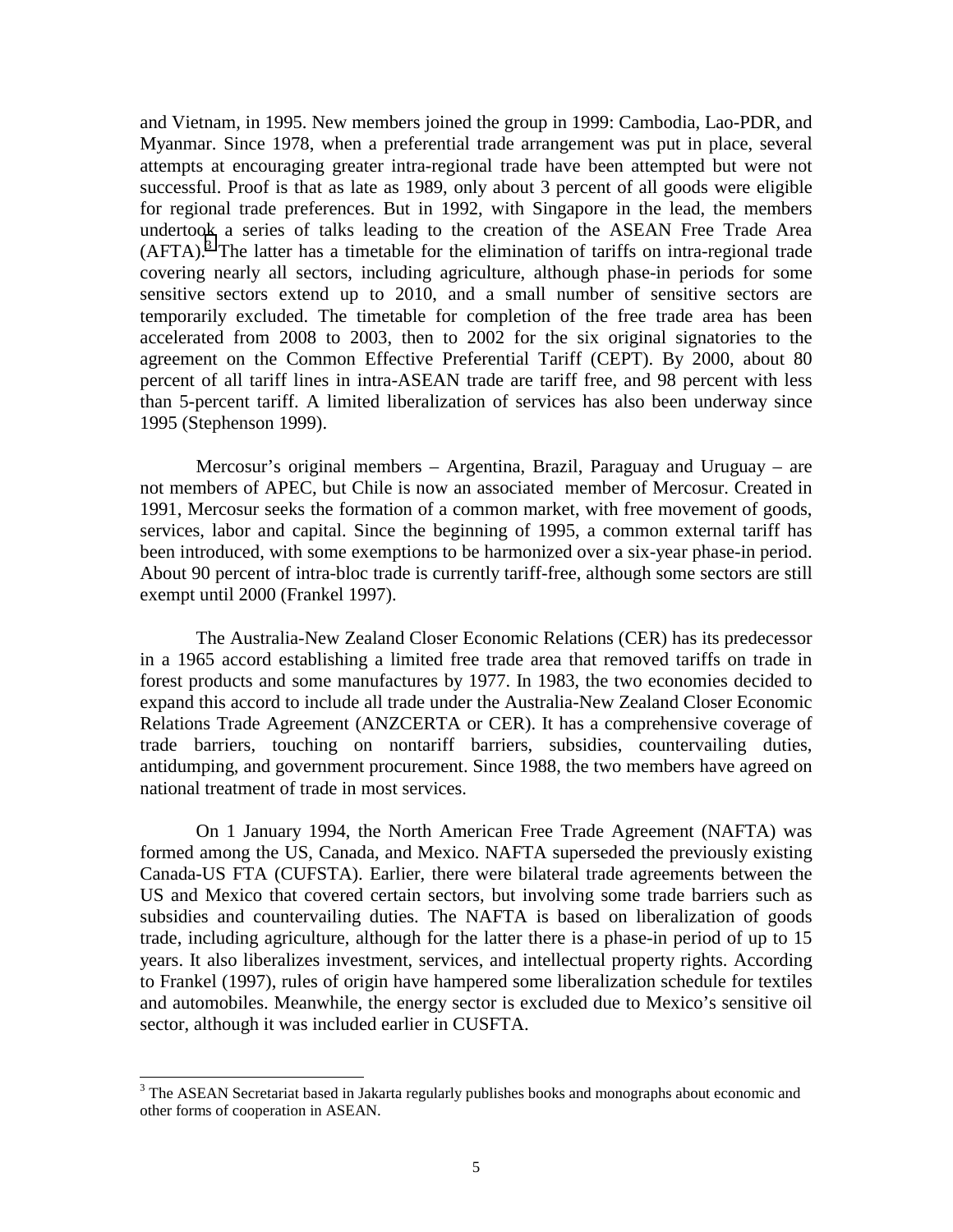#### *Levels of Protection vs. Nonmembers*

In line with Article XXIV, RTAs should not raise trade barriers against nonmembers any higher than their levels before the trade blocs were formed. But as noted by the World Bank (1999), there is a large difference between many developing economies' applied or actual tariffs and the ceilings of their formal bindings under GATT which makes tariff increases following RTA formation possible. The World Bank study cited Mexico's ability to nearly double tariffs on 503 import items from non-NAFTA economies in 1995 without violating the bindings it has committed itself to under GATT. And in further circumvention of the rules, some economies use contingent protection or technical barriers.

To determine whether regional bloc formation has made member economies more or less projectionist, Foroutan (1998) examined the external trade policies of RTAs involving developing economies. One of her findings shows that Latin American RTAs now exhibit the lowest average tariffs and non-tariff barriers among developing economies in contrast to non-RTA economies that have much less tariff cuts. Moreover, even under the Uruguay Round, Latin American RTA members are found to have reduced their tariffs more and bound more of them than economies that are not members of RTAs.

Although there are indications that RTAs do not necessarily lead to greater protectionism, it cannot be asserted with certainty whether they encourage or hinder multilateral or unilateral liberalization. Foroutan (1998) concludes that there is no causal link between trade liberalization and RTA membership. The reason behind this is that there are examples of both liberalizing economies that had not belonged to any regional arrangements and members of effective FTAs that did not liberalize.

However, it can also be argued that belonging to an RTA can, in some cases, provide the stimulus for a country to liberalize its trade regime. The liberalization programs undertaken by other members in the regional bloc may provide the 'demonstration effect' needed by members that are still hesitant to adopt such policy reforms. Virtually tariff-free Singapore in AFTA provides an example of such effect. Moreover, the positive experience associated with trade liberalization with a smaller set of partner economies in a regional bloc may provide the confidence needed by policymakers to embark on liberalization programs on a wider, multilateral scale. The experience of New Zealand is a case in point. The initial fears of opening up its markets to Australia, a bigger, more economically advanced partner in a free trade area severely limited the scope of liberalization, thus constraining the effectiveness of earlier trans-Tasman trade agreements. However, as both Australia and New Zealand became more confident with outward-oriented policies, commitments made under the original CER were strengthened and the scope of the agreement was even extended to new areas of international commerce (see Bureau of Industry Economics 1995). Moreover, both economies undertook a substantial program of trade liberalization that reduced the high levels of protection accorded to their agricultural and manufacturing sectors. Such demonstrations of the possibilities of achieving the dynamic effects of bloc-formation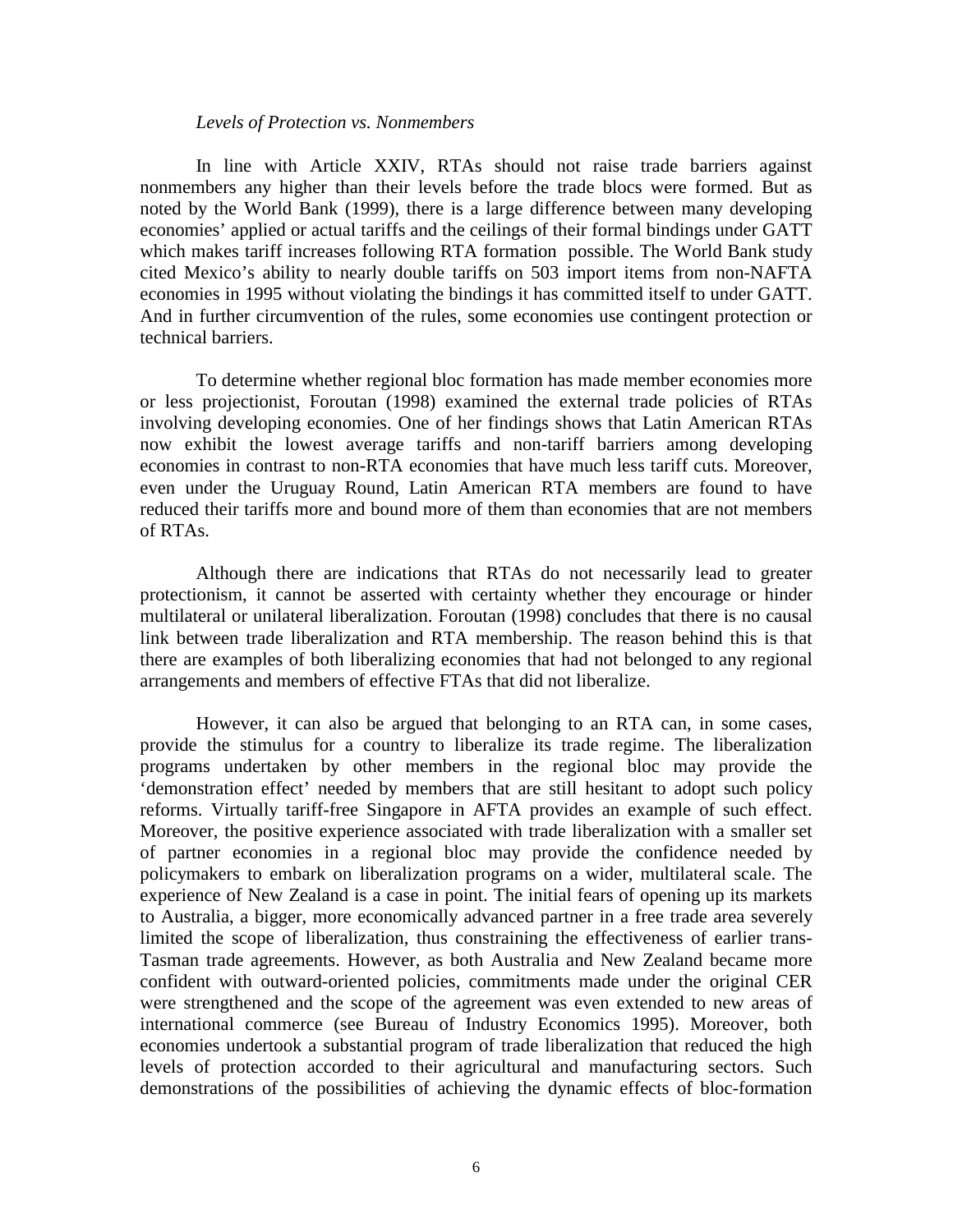itself--such as, productivity improvements, scale economies, increased FDI--served as lessons to CER itself and to economies outside the regional bloc to move farther away from continued application of protection policy. In the case of the Philippines, one of the reasons for the adoption of a uniform tariff policy of 5 percent by 2004 is the avoidance of the trade-diverting effects of AFTA once the CEPT comes into force.

 Evidently, economies belonging to sub-regional groups within APEC are also those that have put in place a number of policy initiatives that have led to more, rather than less, trade liberalization in relation to non-member economies. They are at the forefront of initiatives to restart a new round of WTO negotiations, even after attempts to do so have failed at Seattle. Apart from a new round, it can also be said that the Cairns Group (led by Australia and which includes as members a number of developed and developing agricultural exporters within APEC), the US, and MERCOSUR are spearheading the mandated negotiations on agriculture within the GATT-WTO framework, to tackle the issues of agricultural protection (see www. wto.org).

#### *Timelines of Liberalization*

 Article XXIV of the GATT specifies that "any interim agreement shall include a plan and schedule for the formation of such a customs union or of such a free trade area *within a reasonable length of time"* (italics supplied). According to the "Understanding on the Interpretation of Article XXIV of the GATT," the "*reasonable length of time"*  means ten years. In the case of the 1994 Bogor Declaration, APEC Leaders have committed to open trade and investment in the Asia-Pacific region by 2010 for developed member-economies of APEC and 2020 for developing member-economies. The subregional groups within APEC are aiming at earlier deadlines for liberalization, for example, 2005 for the Andean Community to complete its customs union and 2010 for the original ASEAN members and 2015 for the four new members. The CER economies have already achieved full trade liberalization, and the Singapore-New Zealand Closer Economic Partnership envisages removal of all tariffs by 1 January 2001. Moreover, arrangements have been made to allow for periodic reviews of compliance with the scheduled liberalization.

 The Bogor Declaration has taken APEC on the route to liberalization earlier than has been achieved under the multilateral negotiations of GATT-WTO. In the meantime, there are signs that sub-regional blocs within APEC can catalyze liberalization between participating economies in advance of the Bogor deadlines.

#### *Intra- vs. Extra-regional Trade*

 A fear that RTAs may serve as stumbling blocks to multilateral free trade stems from the possibility that their formation may bring about increased intra-bloc trade at the expense of nonmembers. Some authors, to show the tendency of regional blocs to divert trade into the region, have used simple intraregional trade as a proportion of the region's total trade with the world. However, as Frankel (1997) notes, this measure is flawed because it is dependent on the absolute size of the regional bloc. If, for example, APEC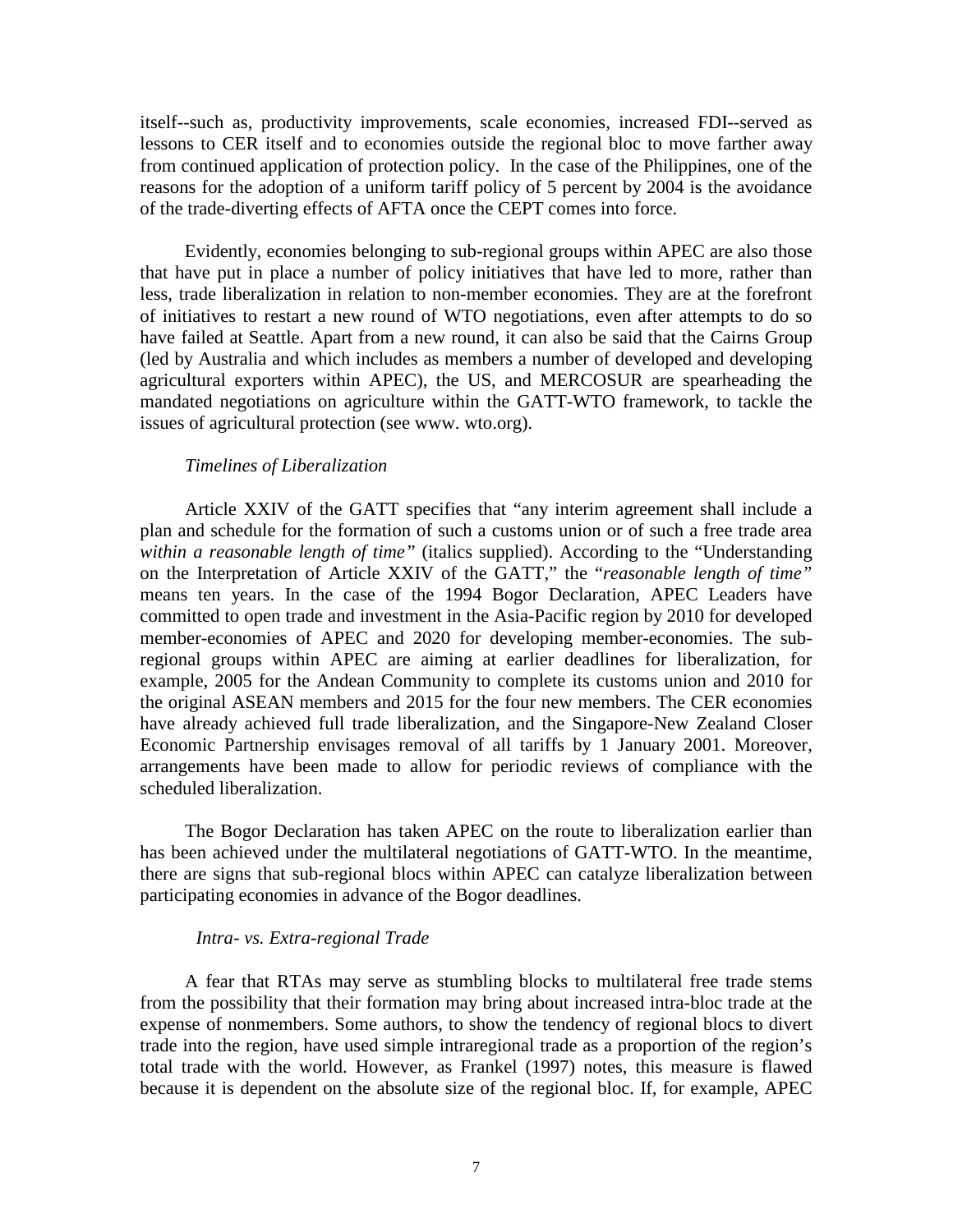showed a much higher ratio (0.74 in 1994) than the Andean Community (0.10 in 1994), it may simply be because the former comprised a large group of economies that has a large share of the world economy, and hence, would inevitably trade a lot with each other. A way to correct this is to divide the intraregional trade share by the region's share of world trade<sup>4</sup> (Table 2).

| .<br>.             |      |      |      |      |      |      |      |       |
|--------------------|------|------|------|------|------|------|------|-------|
| <b>RTA</b>         | 1962 | 1965 | 1970 | 1975 | 1980 | 1985 | 1990 | 1994  |
| Andean             | 0.29 | 0.69 | 1.57 | 2.63 | 3.37 | 4.41 | 8.06 | 12.63 |
| Community          |      |      |      |      |      |      |      |       |
| Mercosur           | 2.45 | 6.42 | 5.57 | 3.82 | 6.14 | 4.84 | 9.07 | 12.84 |
| ASEAN <sub>6</sub> | 9.57 | 9.22 | 8.22 | 4.86 | 4.08 | 5.11 | 3.98 | 3.60  |
| <b>NAFTA</b>       | 1.63 | 1.76 | 1.93 | 2.17 | 2.08 | 1.95 | 2.09 | 2.20  |
| <b>CER</b>         |      |      |      |      |      |      |      |       |
| <b>EU 15</b>       | 1.24 | 1.28 | 1.33 | 1.41 | 1.47 | 1.58 | 1.51 | 1.63  |
| <b>APEC</b>        | 1.64 | 1.69 | 1.82 | 1.86 | 1.82 | 1.74 | 1.76 | 1.63  |

**Table 2: Intra-regional Trade Concentration Ratios, 1962 - 1994** 

Source: Table 2.2 in Frankel 1997.

 One important observation is that the regional blocs generally tend to trade more intensely within the bloc than with the rest of the world, as shown by the concentration ratios that are greater than one. This may be due to a large extent to geographical proximity, since trade tends to be greater among economies that are geographically close to one another, whether or not there is a formal regional arrangement. However the question arises as to why such a trend seems to be rising for some (especially for the Andean Community and MERCOSUR), falling for others (ASEAN-6) and quite flat for still others (APEC). Clearly, this cannot be due to changes in geographical proximity. This suggests that trade is becoming "more regionalized over time in some parts of the world" (Frankel 1999, p. 31). However, whether this is due to the formation of RTAs in these regions or to other policies is not clear.

 Using a gravity model, Frankel has tried to isolate the effect of forming a regional trading bloc from other variables that determine bilateral trade, such as, market size, per capita income, bilateral distance, common borders, and common languages. His results show that belonging to a trade bloc is significant only for the Andean Community, Mercosur, and CER. The case of Mercosur<sup>5</sup> is interesting in that the bloc effect is insignificant during 1965-75, but after that it rises and becomes statistically significant especially after 1990. In the case of the Andean Pact<sup>6</sup>, the bloc effect is insignificant

 $\overline{a}$ 

<sup>&</sup>lt;sup>4</sup> The figures then show whether there is a tendency for the region to concentrate trade within the region. If regional trade were according to geographic patterns that are proportionate to the distribution of world trade, then the concentration ratio would be equal to one. Ratios greater than one then indicates a trade is concentrated within the region. It should be pointed out that the data utilized have their limitations: (1) the results may be distorted to a greater or lesser extent by the performance of the dominant economy or economies in the group; (2) the data analyzed end in 1994, which means that they do not reflect the full effects of the Uruguay Round and other liberalization efforts.

<sup>&</sup>lt;sup>5</sup> Chile is excluded in this estimation.

<sup>&</sup>lt;sup>6</sup> Again Chile is excluded in membership of the Andean group, but includes Peru.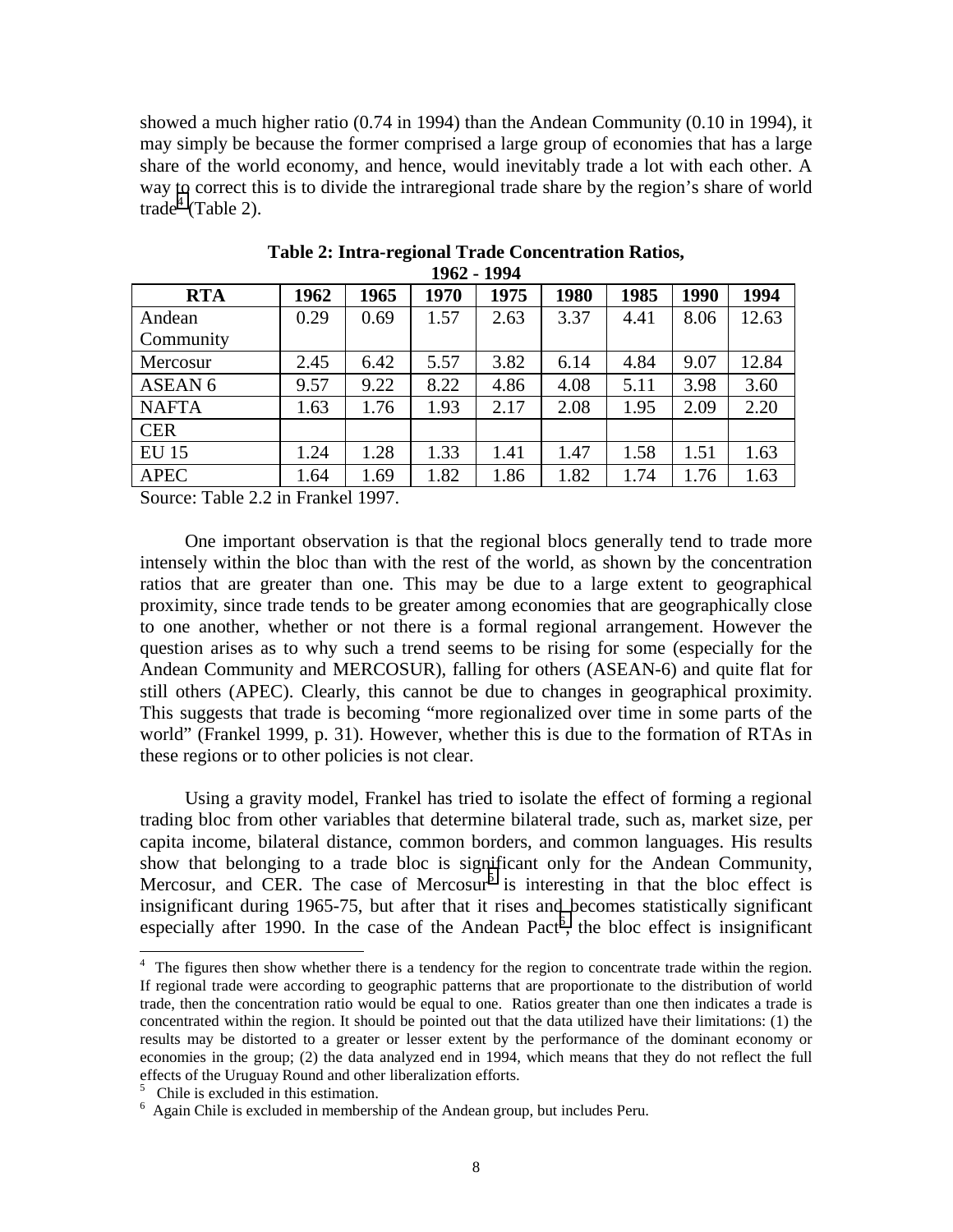(negative) and becomes significant (positive) only after the reinvigoration of the Andean Pact in 1992. On the other hand, the bloc effect for ASEAN depends on whether other bloc effects are tested simultaneously. When the East Asian bloc effect is introduced, the strong bloc effect for ASEAN disappears, implying that ASEAN trades strongly intraregionally only because most Asian economies do so. The effect of NAFTA, however, is almost never significant, even in 1992 when it was negotiated. However, this may be due to the small number of observations in Frankel's study (p. 91).

Frankel's results are somewhat mitigated by the results of Soloaga and Winters (1999) who test if the formation of new RTAs influenced trade in the nineties. They find a positively significant trend in the estimated coefficients for bloc members' overall imports only for MERCOSUR, not for the Andean Community. For ASEAN, the Soloaga-Winters study indicates that the intra-bloc trade coefficient is negative, especially between 1987 and 1995 and that the bloc's propensity to import from bloc members is even significantly lower in 1995-96 than in 1986-88 and 1980-82. For NAFTA, Soloaga and Winters confirm Frankel's results that intra-bloc trade coefficients are insignificant. The implication is that there is no appreciable impact of NAFTA formation either on intra- or extra-bloc trade when gravity variables are simultaneously present. Meanwhile, a study by Yeats (1997) shows disturbing signs that MERCOSUR's intra-regional trade is growing most rapidly in areas where the member economies are not internationally competitive and that domestic producers are re-orienting exports to local markets to take advantage of higher prices associated with more restrictive trade barriers.

 Overall, the evidence does not seem supportive of the thinking that RTAs increase intra-regional trading activity at the expense of nonmembers. For AFTA and NAFTA, regional bloc formation has not prevented member-economies from trading with the rest of the world once gravity variables are taken into consideration. A World Bank study (1999) has likewise concluded that there is no evidence that regional agreements are a stumbling block toward multilateral trade liberalization, although it also says that it has found no compelling evidence that RTAs have served as stepping stones for multilateral liberalization.

### *Trade Creation vs. Trade Diversion*

 A major apprehension about RTAs pertains to trade-diversion effects away from nonmembers. The Soloaga and Winters study provides evidence of trade diversion only for EU and EFTA, but for other RTAs, they find that trade-creation exceeds the tradediversion effects.

This is corroborated by CGE modeling studies undertaken by different authors at various time periods (see Table 3 from De Rosa 1998). For AFTA, two studies show basically trade-creating effects on a net basis. Two CGE models of MERCOSUR report that regional bloc would be ex-ante trade creating, even without a modest trade diversion. Meanwhile, Chile's accession to either MERCOSUR or NAFTA is seen to be beneficial, though not significantly, to Chile by the study of Hinojosa-Ojeda, Lewis, and Robinson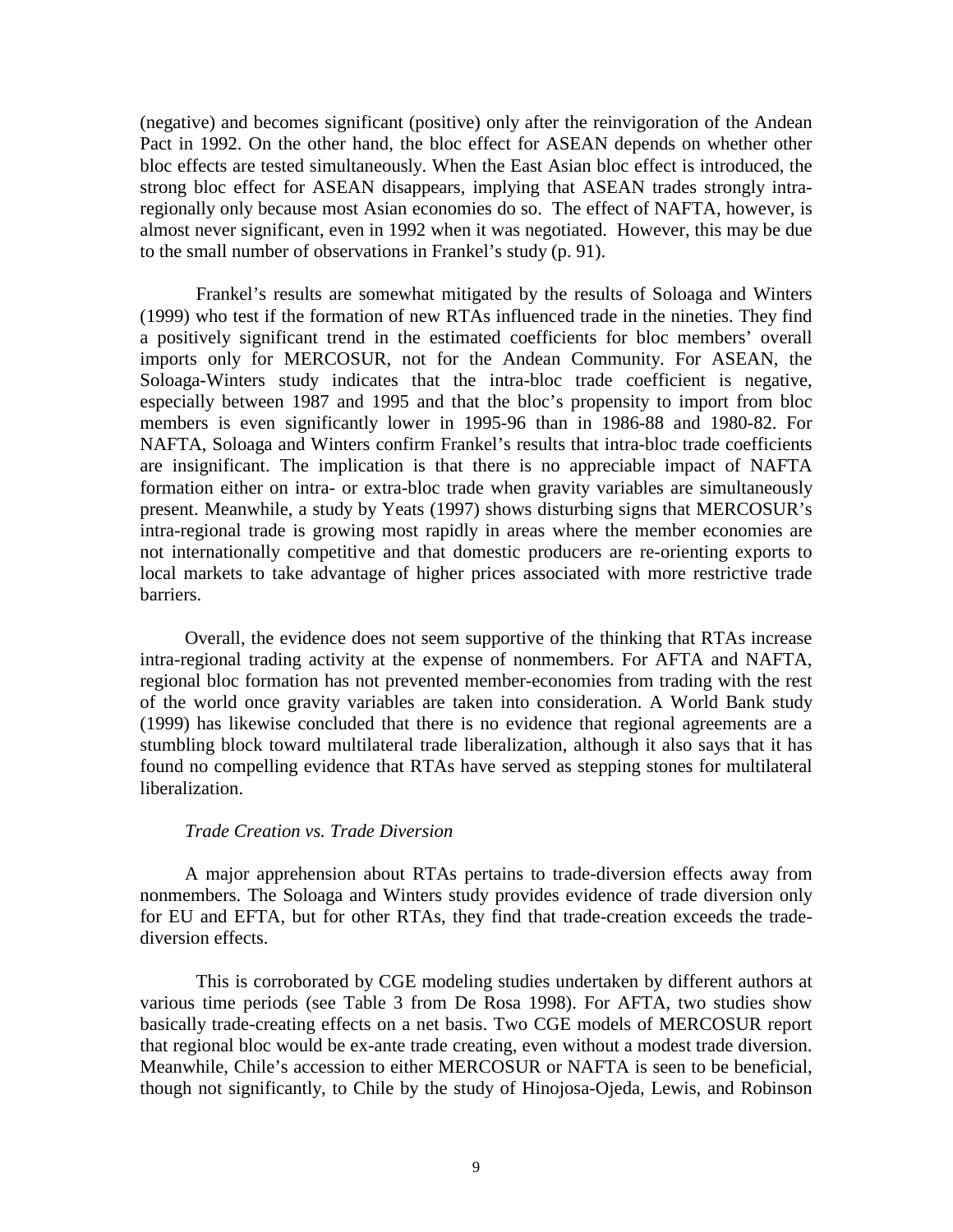(1997). But a study by Harrison, Rutherford, and Tarr  $(1997)^7$  suggests that Chile would benefit from accession only in NAFTA, not in Mercosur. The results for NAFTA likewise show net positive welfare effects, in varying degrees, depending on the assumptions of the studies.

 These studies thus tend to allay the fear about the trade-diversion effects of the new regionalism.

#### *Open Access to New Members*

l

 Another way by which regionalism can be rendered supportive of multilateralism is if, according to Kemp and Wan (1976), nonmember economies are allowed to join regional blocs that are being formed. This would make the FTA an ever-expanding bloc, thereby tending to improve welfare of economies at every stage. In other words, there must be open access in membership. While possibilities for enlargement do not necessarily constitute total openness, there is a greater chance for regionalism to contribute to multilateralism if the regional bloc is receptive to admitting nonmembers, rather than shutting them out.

In the case of the Andean Community, there have been efforts to create a free trade area with MERCOSUR. Indeed, the formation of a free trade zone by 1 January 2002 has just been announced after a summit of twelve South American economies in Brazil in early August this year. Moreover, the Andean Community has been active in the launching of negotiations for the establishment of the Free Trade Area of the Americas (FTAA) that will link in an FTA agreement the entire Western hemisphere, with the exception of Cuba.

AFTA has expanded in the 1990s to include three more economies in Indochina, namely, Cambodia, Lao PDR and Myanmar. It has also been in dialogue with East Asia (Japan, South Korea and China), holding "ASEAN-Plus Three" meetings following the Manila Summit of 1999. Meanwhile, CER has shown interest in linking up with other regional groups, of which the most developed initiative is the AFTA-CER Linkage. AFTA and CER Ministers agreed in October 2000 to work toward a Closer Economic Partnership between the two groupings, taking account of recommendations made by a high-level task force.

In the case of MERCOSUR, a free trade zone is being formed with the Andean Community. Moreover, an accord with EU was agreed upon in December 1995 to establish an FTA by 2001 (see http://worldbank1.org). About membership, Chile has been an associated member since 1996, while Bolivia has been accepted as a member in December 1996. Peru has expressed interest in forging an FTA with MERCOSUR. Chile is pursuing free trade agreements with South Korea and the European Union, and it has

<sup>7</sup> The Harrison, Rutherford and Tarr (1997) study, however, differed from other multi-country CGE models since it used an import-demand elasticity of substitution of 30, based on the rationale that in the long- run of about ten years or more, consumers will take every opportunity to substitute lower-priced imports for higher-priced ones, assuming that they are very similar.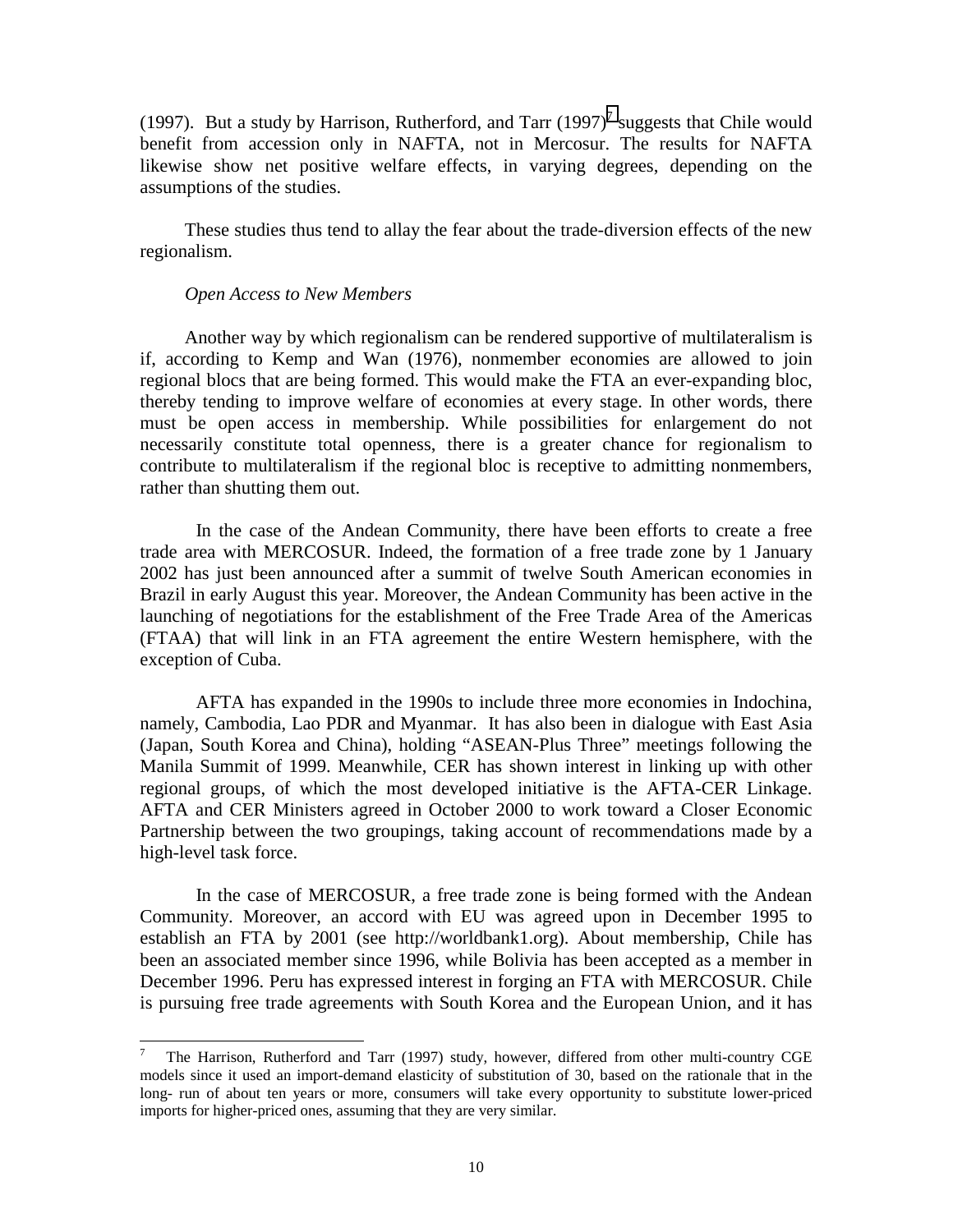already signed bilateral trade agreements with Canada, Mexico, Bolivia, Colombia, Ecuador, Peru, Venezuela and Central America (Costa Rica, Guatemala, Honduras, El Salvador and Nicaragua).

Even NAFTA, which initially rejected new members, does not seem to be averse to linking up with other economies and regional blocs (Hufbauer and Schott 1996). Indeed, preliminary talks held in Florida with other blocs in the Southern hemisphere centered on the possibility of forming the FTAA.

 Evidently, there are afoot initiatives to link different existing regional blocs with one another or economies with either other economies or other regional blocs. Some observers are worried about a division of the world into three blocs (FTAA, an Enlarged EU, East Asian-CER FTA) that might stall the move toward multilateral free trade. However, since the linkages being mulled are between regional blocs or by economies across continents (e.g. Mercosur-EU, NAFTA-EU or the Transatlantic FTA, Mexico-EU; Chile and Korea, Singapore and Mexico, Singapore and New Zealand), the likely outcome seems more consistent with an ever-expanding bloc that is moving closer to a multilateralized world.

#### *Toward Deeper Integration*

Experience with trade liberalization has shown that integration of national markets cannot come about only with integration through trade (often referred to as shallow integration). This is because trade has become highly complementary with other areas, such as, services trade, investments, government procurement, and other policies (say, those bearing on competition, intellectual property), all of which have to be harmonized in order to bring about greater integration of national markets. For instance, Australia and New Zealand have realized that antidumping problems could be eliminated with harmonization of their competition policies, or that mutual recognition arrangements (MRAs) seem necessary so that technical standards do not serve as non-tariff barriers to goods trade.

 All the sub-regional integration arrangements within APEC appear to go beyond preferential trading arrangements and incorporate deep integration arrangements. The Andean Community and MERCOSUR, envisaging the formation of common markets, both have provisions for the eventual free movement of labor and capital. AFTA, on the other hand, has evolved a number of commitments on liberalizing services trade (the ASEAN Framework Agreement on Services), investments (ASEAN Investment Area), and trade facilitation, from the adoption of a harmonized tariff nomenclature to the harmonization of products standards for priority sectors and development of sectoral or product-specific MRAs. CER looks quite mature at this stage; it covers a number of deep integration arrangements. It provides for free trans-Tasman trade in all services, with the exception of a number of services subject to existing government regulations at the time. Trade facilitation has led to standards harmonization, adoption of MRAs, quarantine harmonization, and customs harmonization. Successful harmonization of competition policies between Australia and New Zealand has led to a breakthrough in terms of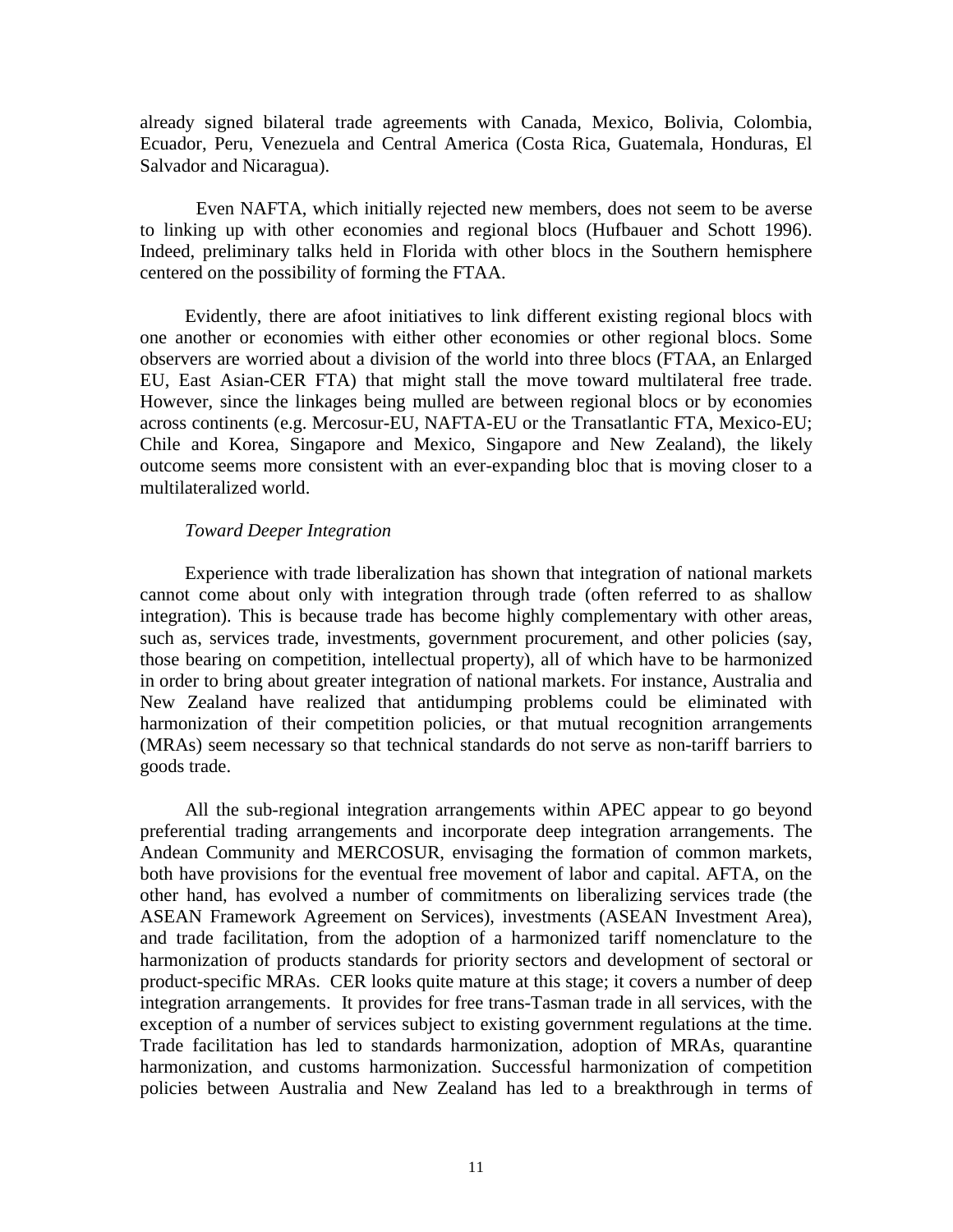removing the possibility for applying anti-dumping procedures against each other. Moreover, harmonization is taking place in business laws and intellectual property rights. NAFTA embodies WTO-plus features, such as, pacts on investment, intellectual property rights, services, and labor/environment.

#### *Other Issues*

 Admittedly, RTAs still have to address a number of important issues that create stumbling blocks to the achievement of multilateral free trade. But most of these issues are not yet fully resolved even in the WTO.

*Non-tariff Barriers*: While there is a general agreement on the objective of removing tariffs on goods trade, some regional groups have remained quite vague on the issue of non-tariff barriers (Frankel 1997). In particular, most of the regional blocs (except perhaps CER, which has strengthened, instead, competition policy between the two members) retain the possibility of imposing contingent protection, especially the use of antidumping duties on bloc members. Within MERCOSUR, Argentina has lodged 33 antidumping cases against Brazil between 1992 and 1996 (Tavares and Tineo 1997, cited in World Bank 1999). In NAFTA, Canada and US have not abandoned the possibilities for anti-dumping against each other (Gagné 2000). In agricultural trade, some traderetarding issues remain to be addressed. For instance, the application of sanitary and phytosanitary standards (SPS), which though science-based, may be applied in such a manner as to constitute a nontariff barrier to trade.

*Standards*: Efficient systems of standards serve to reduce the costs of doing business. On the other hand, standards may be used to limit market access and thus serve as technical barrier (Findlay 2000). This has been the case with EU until the landmark ruling of the International Court of Justice on MRAs. Among the options for adopting common standards among member economies are harmonization and mutual recognition.

*Services Trade*: The specific sub-regional RTAs, including, APEC membereconomies seem to envisage liberalization in all or most goods, generally in line with Article XXIV. However, the freeing of services trade even among members has not proceeded at the same speed as that in goods trade, in spite of GATS V. On the other hand, since mid-1990s services trade liberalization has been manifesting itself not so much at the multilateral as at the national and sub-regional levels (Stephenson 1999, p. 2). In particular, the efforts at services trade liberalization in APEC and FTAA are being cited as important complements to the multilateral effort under GATS. Several reasons have been cited why RTAs may offer a complementary route to liberalization under the GATS: (1) labor mobility may be involved in service liberalization, and it may be more politically acceptable if limited to RTA members rather than achieved in a nondiscriminatory manner; (2) quality standards must be set for which procedures must be drawn up, and again this might be much more easily achieved within an RTA (World Bank 1999).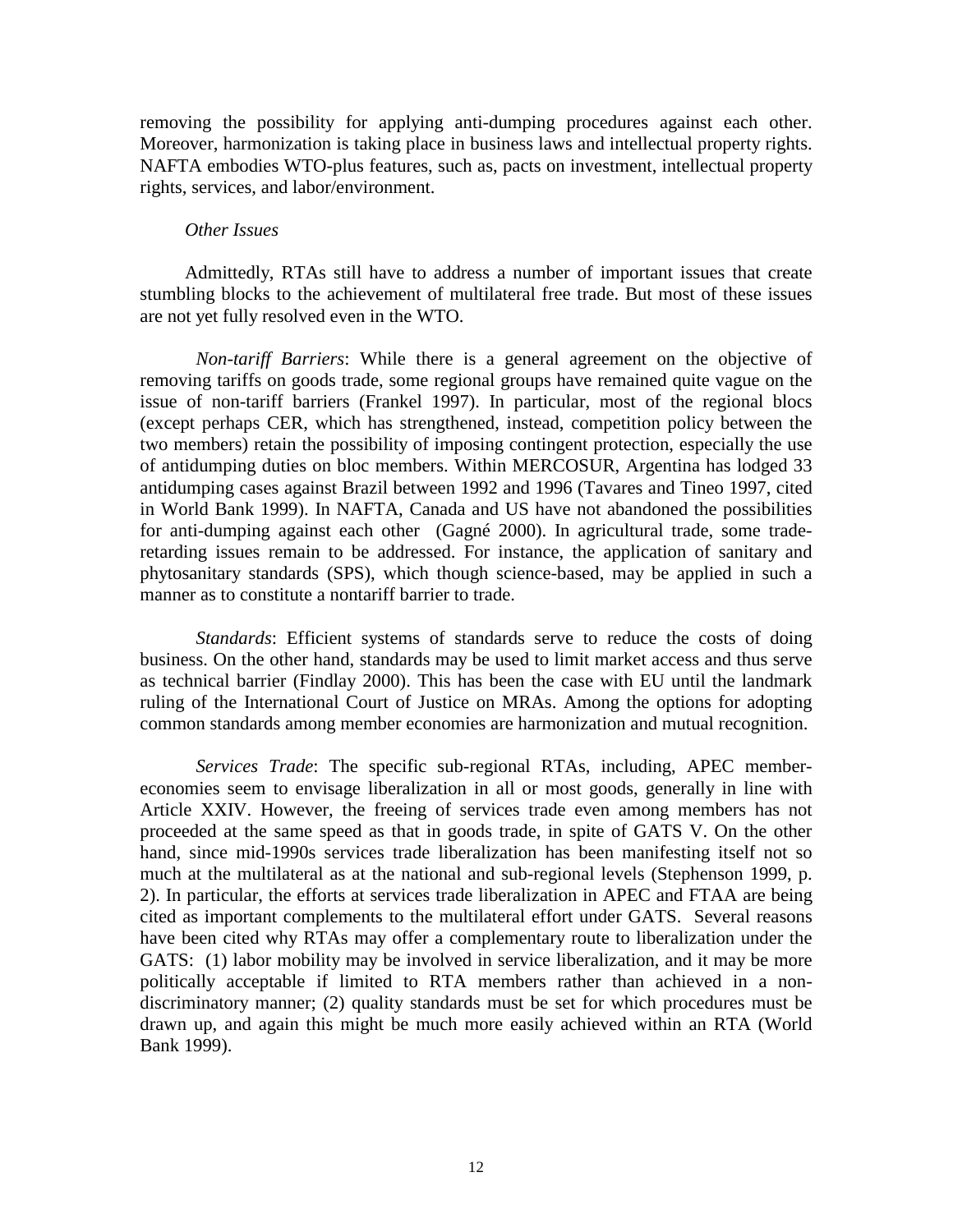Even then, practically speaking, the inclusion of services under APEC's "early voluntary sectoral liberalization" (EVSL) is turning out to be problematic in the light of the recent Asian crisis. In the case of FTAA, a liberalizing modality will have to be agreed upon before the rules and disciplines can be written up, and an agreement can only become effective after 2005 (Stephenson 1999).

*Rules of Origin*: While necessary to avoid trade deflection in the case of free trade areas, rules of origin (ROO) have nevertheless been used to hinder rather than hasten the achievement of free trade within RTAs. They can be restrictive enough to cause member economies to source high-priced intermediate inputs from other member economies due to local content requirements attached to the rules of origin. Alternatively, they might drive member economies to increase value adding, even though inefficient, just to be able to take advantage of free trade within the bloc. This has been the concern of New Zealand with regard to its textiles, clothing, and footwear industries and has, therefore, sought reductions in the CER local content requirements for duty-free entry into Australia (BIE 1995, p. 20). Moreover, even the implementation of the ROO can be made so complex, as the in the case of NAFTA with its 200 pages of documentation on ROO. ROOs must therefore be made more transparent and straightforward so as not to become an instrument of protection within an RTA.

#### **Prospective RTAs and Other Initiatives**

The burst of regionalism in the 1990s does not seem to have abated. The stalled attempts to start a new multilateral round of negotiations in Seattle have only served to fan more interest in RTAs, perhaps, as an insurance protection against the risk of failure at the multilateral front. New RTA initiatives are underway to form trade blocs within and across continents.

One initiative proposes to create a free trade area between the members of two existing FTAs, namely, AFTA and CER. A high-level task force was established by Ministers from AFTA and CER in October 1999 to examine the feasibility of an AFTA-CER FTA. The members of the task force have found it both feasible and advisable to form such an FTA for the political and economic benefits that it will bring. Its report is referred to as the Angkor Agenda 2000. Ministers from ASEAN and CER considered the Angkor Agenda at a meeting in Chiang Mai, Thailand, on 6 October 2000. They agreed to work towards a Closer Economic Partnership (CEP) between the two groupings, taking into account the recommendations of the Angkor Agenda and other issues relevant to closer economic integration. Senior officials will report back to the Ministers with recommendations in October 2001.

The content of a future CEP will be decided by ASEAN and CER Ministers. Nonetheless, it may be useful to examine the shape of the economic integration arrangement proposed in the Angkor Agenda. Among others, the task force proposed that: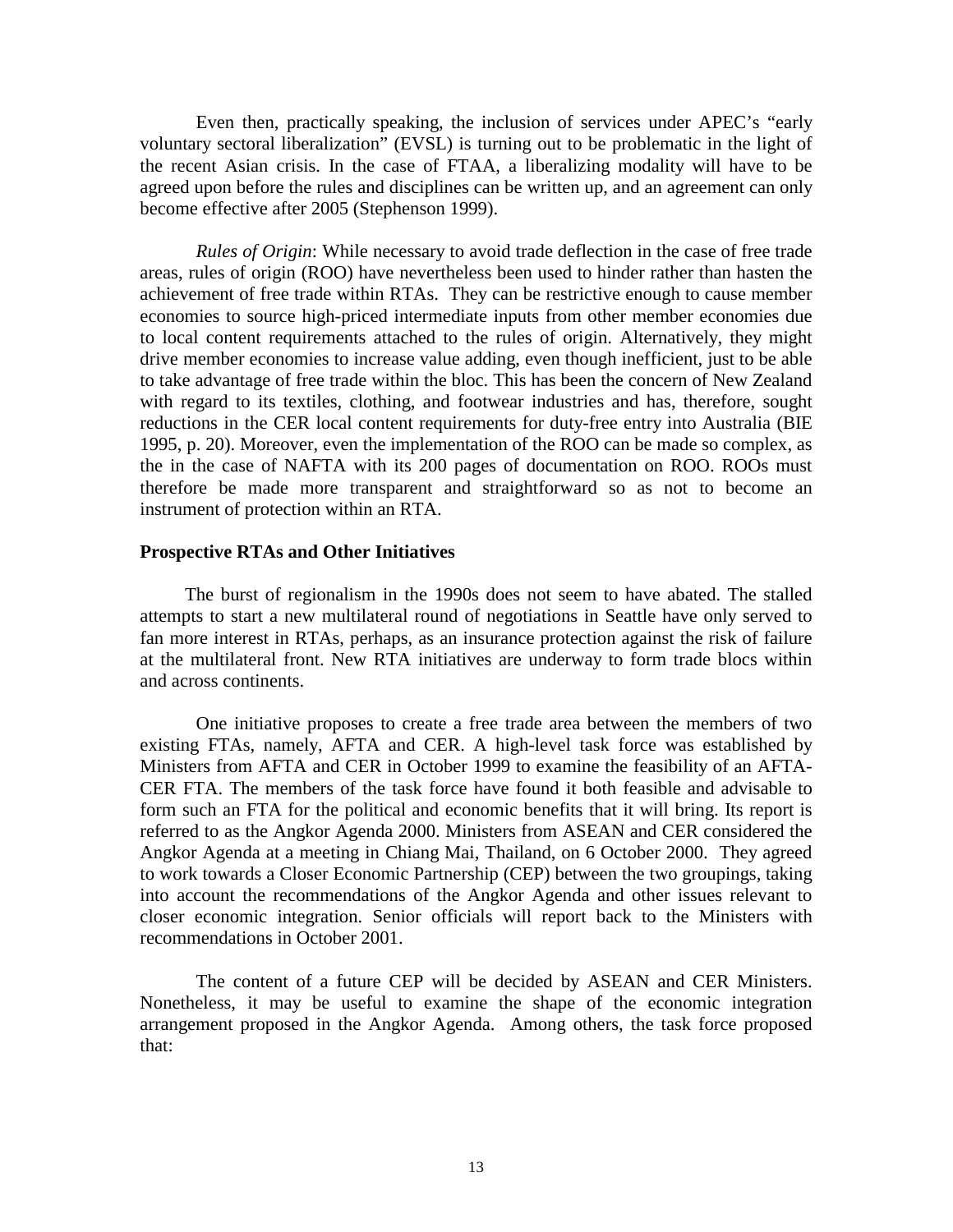- a. The AFTA-CER FTA would represent a separate arrangement which would be comprehensive, covering all goods, services, and investments, and would lead to the elimination of all forms of tariff and non-tariff barriers to trade in goods and services. AFTA and CER would maintain their respective identities;
- b. The pace of liberalization within the AFTA-CER FTA should proceed faster than that agreed within APEC. The AFTA-CER FTA would not normally go beyond the pace of liberalization which AFTA has already agreed for ASEAN members, i.e. elimination of tariffs for manufactured goods by 2010 for ASEAN-6 and 2015 for the four newer members, with some flexibility. CER would progressively reduce tariffs for ASEAN from the conclusion of negotiations, reaching free trade by 2005;
- c. The proposed FTA should provide development assistance in the form of capacity-building measures and technical assistance and the adoption of a longer time-frame for the newer members of ASEAN; and
- d. The AFTA-CER FTA would be open to accession by any other country or regional grouping.

Representing the largest integration effort involving developed and developing economies, the Free Trade Area of the Americas (FTAA)<sup>8</sup> is envisaged to formally link up all the 34 economies of the Western Hemisphere – with the exception of Cuba – into a free trade area. The information reported here is sourced mainly from the proceedings of the 1997 Summit of the Americas held in Brazil. Formal negotiations began in March 1998 and will conclude no later than 2005. Its common objective is that of achieving free trade and investment in goods and services; it is envisioned to be fully WTO-consistent, specifically with Article XXIV and GATS V. However, the goal of deeper integration is envisaged in areas not presently under WTO, such as, a common investment regime, government procurement, and competition policy. For this purpose, nine negotiation groups have been set up: (1) market access; (2) investment; (3) services; (4) government procurement; (5) dispute settlement; (6) agriculture; (7) intellectual property rights; (8) subsidies, antidumping and countervailing duties; and (9) competition policy. The envisioned arrangement specifically professes the principle that the construction of the FTAA will not raise barriers against nonmembers and will continue to avoid to the greatest extent possible the adoption of policies that adversely affect trade in the hemisphere. In consideration of the differences in the levels of development and size of participating economies, the negotiations will ensure the integration of the smaller economies so that they will be able to benefit equally from the trade liberalization. A novel feature of the FTAA is that it will allow elements of civil society to make their views known on issues to be negotiated. A Committee on Civil Society will be created to facilitate the input of the business community, labor, environmental, and academic groups on issues under negotiation.

 $\overline{a}$ 

<sup>8</sup> Information on the FTAA is mainly derived from www.alca-ftaa.org.5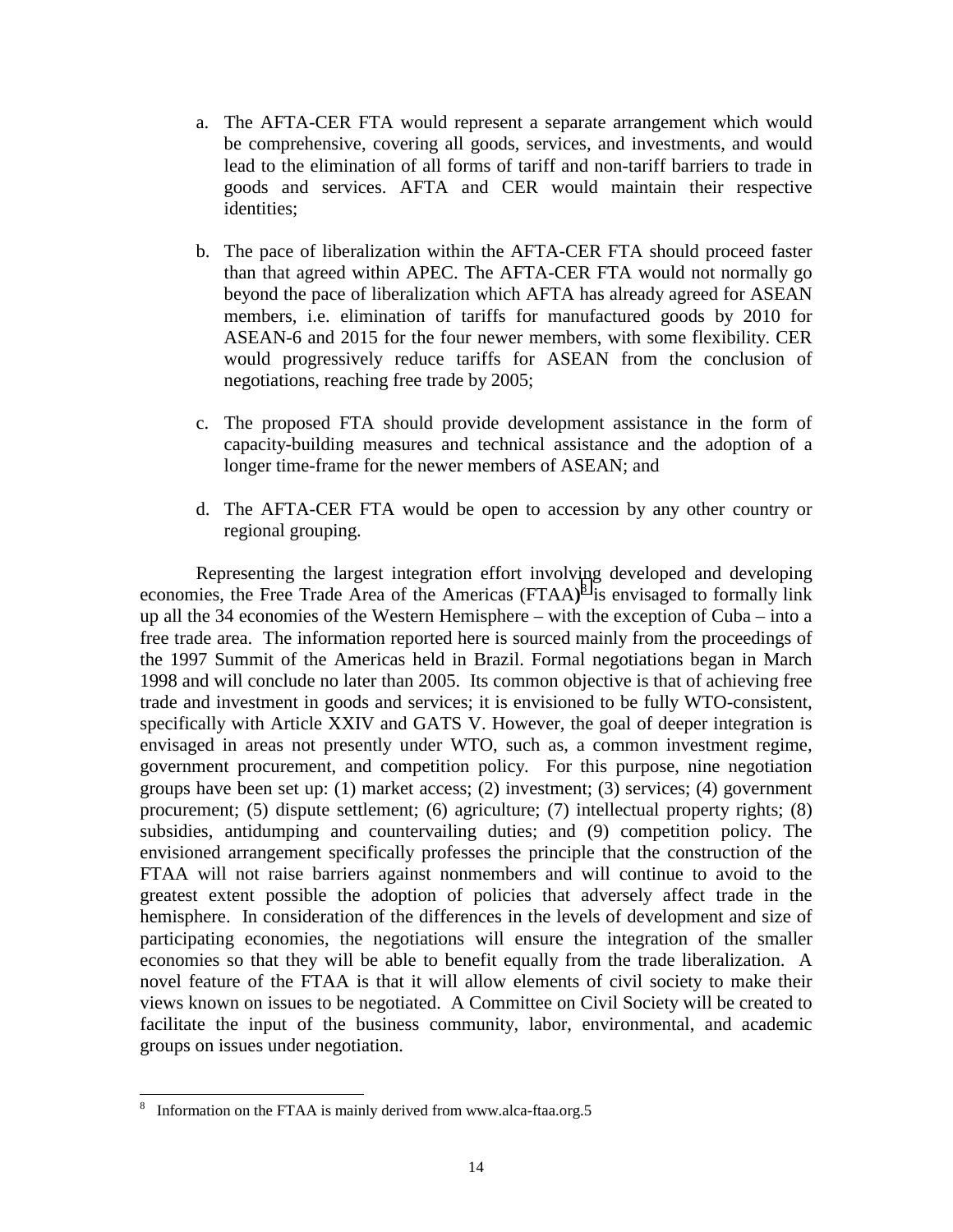Negotiations between Singapore and New Zealand have led to the forging of an "Agreement Between New Zealand and Singapore on a Closer Economic Partnership." As described in the agreement document, all tariffs will be eliminated upon entry into force. A number of arrangements have also been agreed upon touching on non-tariff barriers. For instance, all export subsidies on goods, including those on agricultural products, will be prohibited under CEP. Anti-dumping provisions have been retained, but are based on the WTO anti-dumping agreement, with changes that marginally tighten the thresholds before anti-dumping investigations can be started. With regard to services trade liberalization, schedules set out each country's initial commitments, in line with the APEC objective of free and open trade in services by 2010. A meeting between the two economies is scheduled for 2007 to identify the services sectors or measures that Singapore or New Zealand may not be able to liberalize fully by 2010. The CEP Agreement goes beyond trade matters and incorporates deeper-integration features, such as, on investments, technical, SPS regulations and standards, government procurement, and intellectual property. Openness to new members is assured, as the CEP includes a provision that enables any other member of the WTO or any other state or separate customs territory to accede or associate itself with the Agreement, subject to agreement of New Zealand and Singapore. Robust dispute settlement procedures have been agreed upon. The CEP also provides for a periodic review of the CEP to take place every five years.

Even East Asia, which had not known any RTAs in the past, seems to be nursing thoughts about creating some. On May 23, 2000, the Institute of Developing Economies, JETRO of Japan and the Korea Institute for International Economic Policy (KIEP) issued a joint communiqué to present the results of their study on the feasibility of creating a free trade area between Japan and Korea. The idea is based on the need for closer economic relations between the two economies, articulated during a visit to Japan in October 1998 of President Kim Dae Jung who declared with Prime Minister Keizo Obuchi an "Action Plan for the New Korea-Japan Partnership for the  $21<sup>st</sup>$  Century". As proposed by the study, the FTA will aim at a comprehensive framework to encompass an array of market-integration measures, such as investment promotion, trade facilitation, and harmonized trade and investment rules and standards, in addition to eliminating tariffs and non-tariff barriers to trade between the two economies. The communiqué explicitly mentions that FTAs are "increasingly being regarded as a pragmatic approach to achieving global liberalization". Deep integration arrangements, therefore, are being envisioned. Bilateral cooperation is one important avenue to maximize the benefits of the FTA, so that both sides have emphasized the need for it, particularly, in industry and technology fields. There is a proposal by KIEP to establish a Korea-Japan Investment Development Bank to encourage the investments and thus reap the dynamic benefits that accrue from them. Korea, however, seems to maintain a cautious attitude on the establishment of an FTA, but KIEP sees the creation of a development bank and a committee for technical cooperation.

And even as Japan and Korea are contemplating the idea of an FTA, both economies are each in the process of talking with different trade partners: Korea with Chile, Israel, New Zealand; and Japan on non-governmental level with Singapore,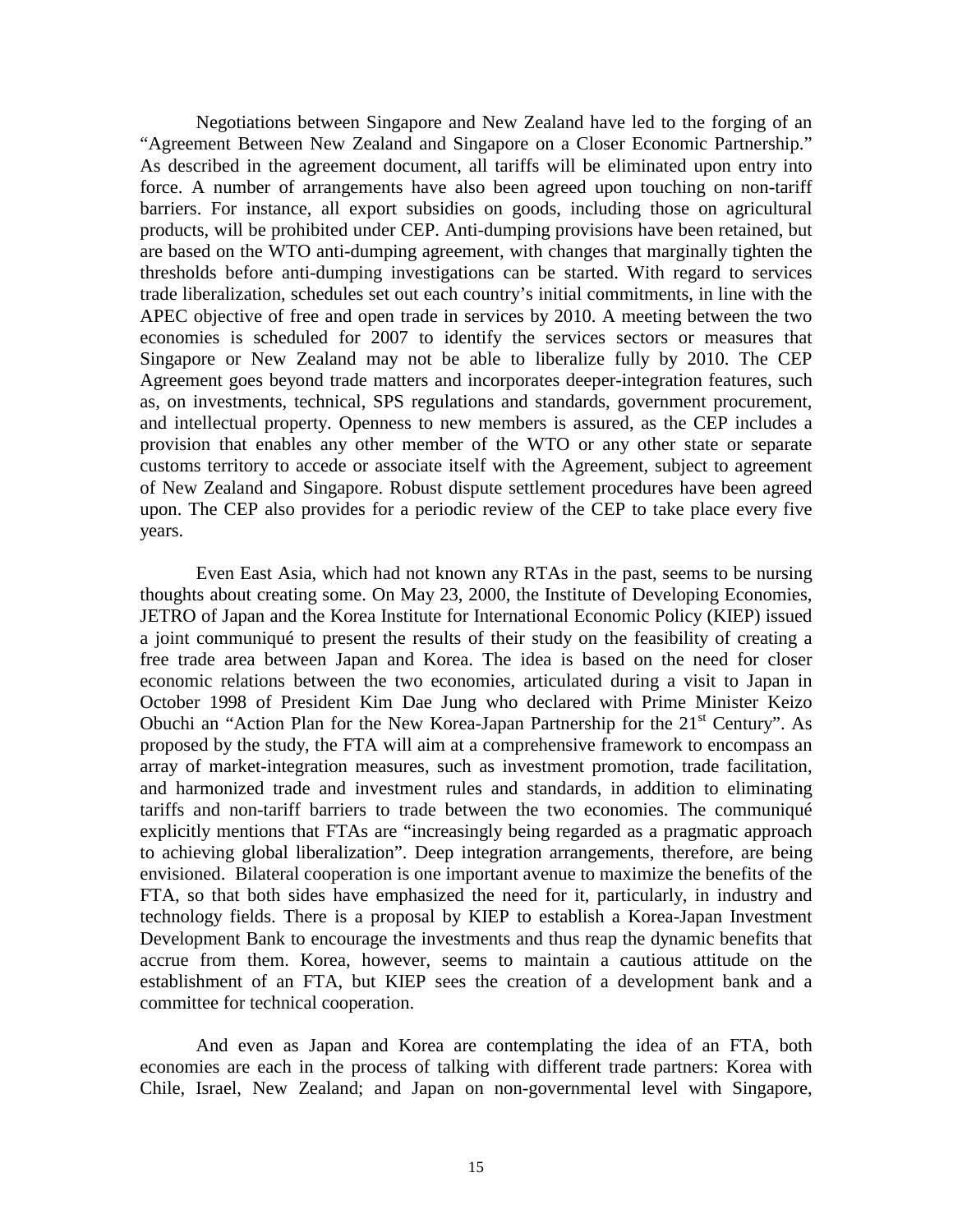Mexico, and Chile. In particular, the proposed Japan-Singapore FTA will be a "new age FTA" in that it envisions going beyond the traditional WTO-consistent trade liberalization, investment promotion, MRAs on rules and standards, together with effective ROO and safeguard measures.

In sum, the new initiatives in forming more sub-regional trading arrangements within the APEC appear to embody the features that make regionalism not only supportive of multilateralism but may even surpass it in terms of results. While being WTO-consistent, they go beyond trade and into deeper forms of integration not yet covered by WTO negotiations, such as, competition policy and e-commerce.

| <b>Researchers</b>                   | <b>Description</b><br><b>Model</b>                                                                                                                                     | <b>Sectors Included</b>                                                                                                                                      | <b>Economies</b>                                | Change in<br><b>Economic</b><br>Welfare;<br><b>Percent of</b><br><b>Annual GDP</b> |
|--------------------------------------|------------------------------------------------------------------------------------------------------------------------------------------------------------------------|--------------------------------------------------------------------------------------------------------------------------------------------------------------|-------------------------------------------------|------------------------------------------------------------------------------------|
| <b>NAFTA</b>                         |                                                                                                                                                                        |                                                                                                                                                              |                                                 |                                                                                    |
| Bachrach &<br>Mizrahi<br>(1992)      | Ex-ante, CGE,<br>perfect<br>competition for<br>Mexico & USA<br>with<br>differentiated<br>products,<br>constant returns<br>to scale, inter-<br>industry flows,<br>1988. | 36 trade goods<br>sectors, 8 services<br>sectors. Primary<br>factors of<br>production,<br>including capital,<br>labor and energy<br>resources.               | Mexico<br><b>USA</b>                            | 0.32<br>0.02                                                                       |
| Brown,<br>Deardoff &<br>Stern (1992) | Ex-ante, CGE,<br>imperfect<br>competition with<br>differentiated<br>products,<br>increasing<br>returns to scale,<br>inter-industry<br>flows. 1989                      | 23 traded goods<br>sectors, 6 non-<br>traded goods<br>sectors. Capital and<br>labor perfectly<br>mobile between<br>sectors but<br>internationally<br>mobile. | Canada<br>Mexico<br><b>USA</b><br>Rest of world | 0.70<br>1.60<br>0.10<br>(0.00)                                                     |

**Table 3: Quantitative Studies of Regional Integration Arrangements**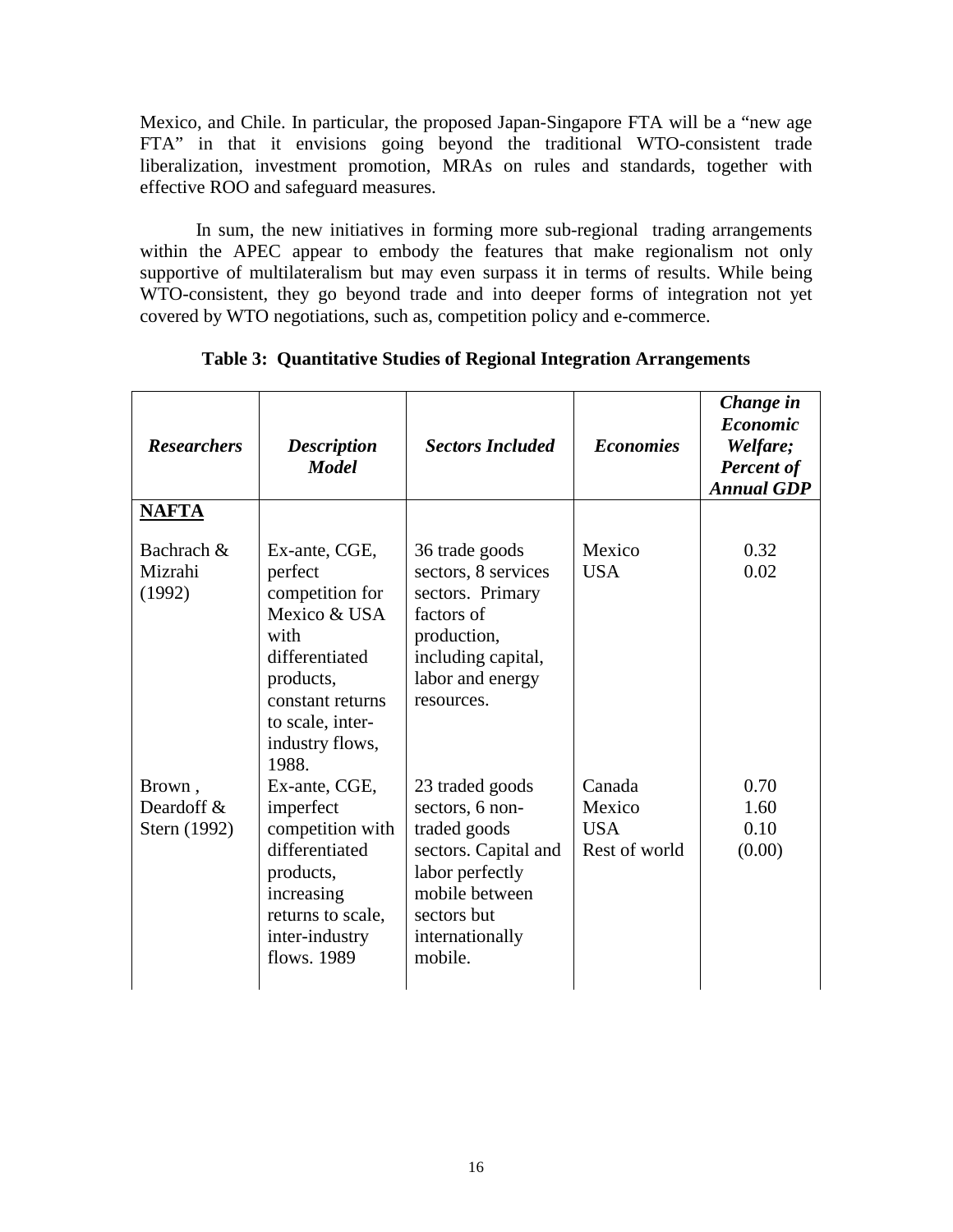| <b>Researchers</b>                                           | <b>Description</b><br><b>Model</b>                                                                                                                 | <b>Sectors Included</b>                                                                                                                                                                     | <b>Economies</b>                                                                                                        | Change in<br><b>Economic</b><br>Welfare;<br><b>Percent of</b><br><b>Annual GDP</b> |
|--------------------------------------------------------------|----------------------------------------------------------------------------------------------------------------------------------------------------|---------------------------------------------------------------------------------------------------------------------------------------------------------------------------------------------|-------------------------------------------------------------------------------------------------------------------------|------------------------------------------------------------------------------------|
| Roland-Horst,<br>Reinert &<br><b>Shiells</b> (1992,<br>1994) | Ex-ante, CGE,<br>imperfect<br>competition with<br>differentiated<br>products,<br>increasing<br>returns to scale,<br>inter-industry<br>flows. 1988. | 26 sector<br>aggregation, with<br>20 tradable sectors.<br>Capital and labor<br>domestically<br>mobile between<br>sectors but<br>internationally<br>immobile.                                | Canada<br>Mexico<br><b>USA</b>                                                                                          | 10.57<br>3.38<br>2.07                                                              |
| <b>ASEAN Free</b><br><b>Trade Area</b><br>(AFTA)             |                                                                                                                                                    |                                                                                                                                                                                             |                                                                                                                         |                                                                                    |
| De Rosa<br>(1995)                                            | Ex-ante, CGE,<br>perfect<br>competition with<br>differentiated<br>products,<br>constant returns<br>to scale and<br>inter-industry<br>flows. 1988.  | 27 sectors including<br>a non-traded sector.<br>Capital specific to<br>individual sectors;<br>labor mobile<br>between sectors.<br>All primary factors<br>internationally<br>immobile.       | Indonesia<br>Malaysia<br>Philippines<br>Singapore<br>Thailand                                                           | 0.23<br>1.30<br>0.41<br>3.86<br>0.56                                               |
| Lewis $\&$<br>Robinson<br>(1996)                             | Ex-ante, CGE,<br>perfect<br>competition with<br>differentiated<br>products,<br>constant returns<br>to scale and<br>inter-industry<br>flows. 1992   | 12 sectors,<br>including one<br>service sector.<br>Primary factors<br>(capital, land two<br>types of labor)<br>domestically<br>mobile between<br>sectors but<br>internationally<br>immobile | Indonesia<br>Malaysia,<br>Singapore<br>Philippines<br>Thailand<br>China<br>Korea<br>Taiwan<br>Japan<br><b>USA</b><br>EU | 0.03<br>0.04<br>0.14<br>0.18<br>(0.01)<br>0.00<br>0.00<br>0.00<br>0.00<br>0.00     |
| <b>MERCOSUR</b>                                              |                                                                                                                                                    |                                                                                                                                                                                             |                                                                                                                         |                                                                                    |
| Flores (1997)                                                | Ex ante, CGE,<br>imperfect<br>competition with                                                                                                     | 9 sectors with 5<br>sectors identified as<br>imperfectly                                                                                                                                    | <b>Brazil</b><br>Argentina<br><b>NAFTA</b>                                                                              | 0.10<br>0.11                                                                       |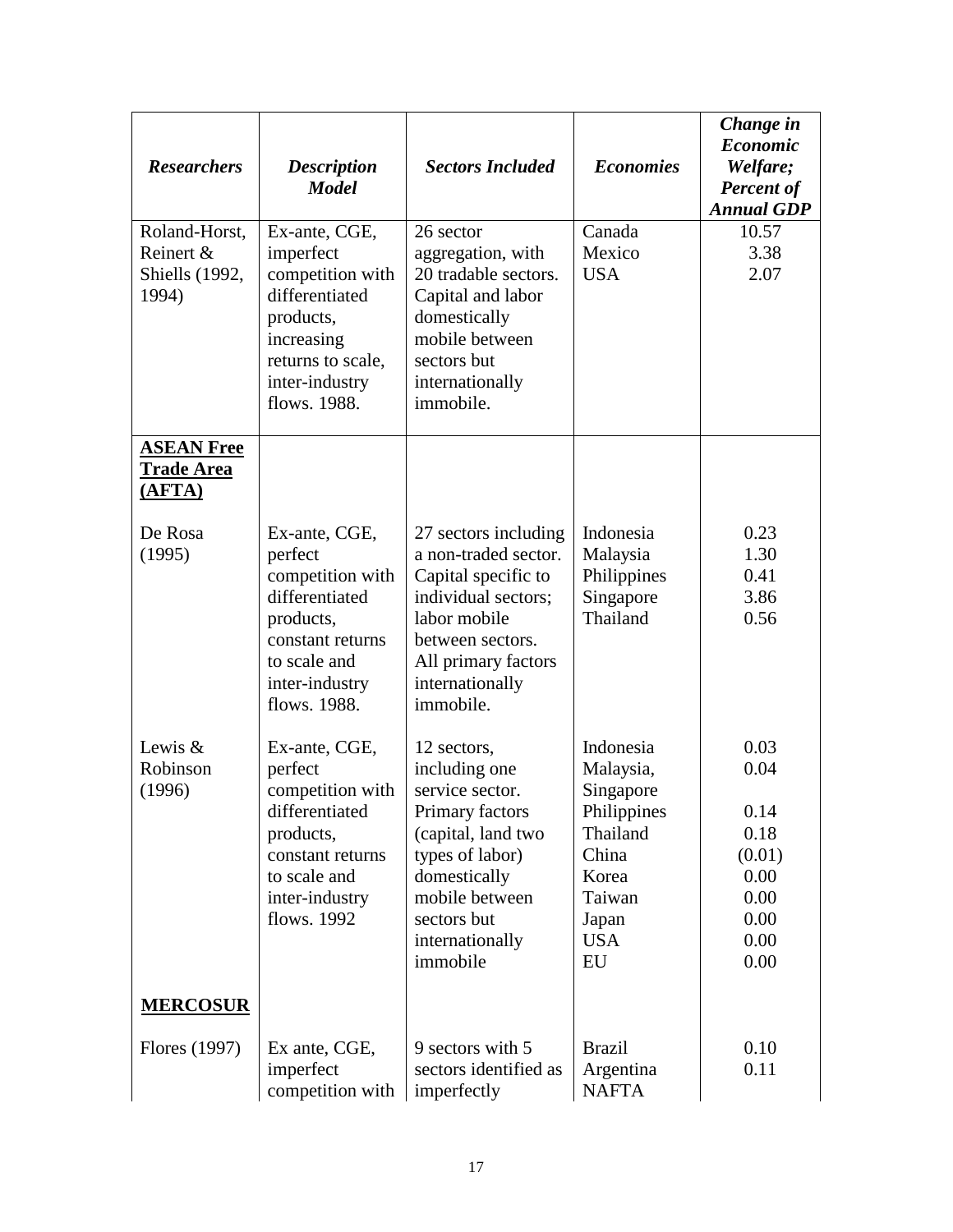| <b>Researchers</b>                                                    | <b>Description</b><br><b>Model</b>                                                                                                                | <b>Sectors Included</b>                                                                                                                                                                                                                                               | <b>Economies</b>                                                                                                                                                                                                           | Change in<br><b>Economic</b><br>Welfare;<br><b>Percent of</b><br><b>Annual GDP</b> |
|-----------------------------------------------------------------------|---------------------------------------------------------------------------------------------------------------------------------------------------|-----------------------------------------------------------------------------------------------------------------------------------------------------------------------------------------------------------------------------------------------------------------------|----------------------------------------------------------------------------------------------------------------------------------------------------------------------------------------------------------------------------|------------------------------------------------------------------------------------|
|                                                                       | differentiated<br>products,<br>increasing<br>returns to scale<br>and inter-<br>industry flows<br>patterned after<br>GSV (1992).<br>1990.          | competing. Capital<br>(and labor?)<br>domestically<br>mobile and within<br>Mercosur.                                                                                                                                                                                  | Mexico<br><b>USA</b><br>Chile                                                                                                                                                                                              | (0.00)<br>0.00<br>(0.00)                                                           |
| <b>Chilean</b><br><b>Accession</b><br>to<br><u>Mercosur,</u><br>Nafta |                                                                                                                                                   |                                                                                                                                                                                                                                                                       |                                                                                                                                                                                                                            |                                                                                    |
| Hinojosa-<br>Ojeda, Lewis,<br>& Robinson<br>(1997)                    | Ex-ante, CGE,<br>perfect<br>competition with<br>differentiated<br>products,<br>constant returns<br>to scale and<br>inter-industry<br>flows, 1989. | 10 tradable sectors,<br>including 1 service<br>sector. 4 primary<br>factors of 11<br>sectors, including<br>service sector.<br>Capital, land, 4<br>types of labor<br>domestically<br>mobile between<br>sectors; unskilled<br>labor mobile<br>between US and<br>Mexico. | <b>Mercosur</b><br><b>Accession</b><br>Chile<br>Argentina<br><b>Brazil</b><br>Nafta<br><b>USA</b><br>Mexico<br><b>Nafta</b><br><b>Accession</b><br>Chile<br><b>USA</b><br>Mexico<br>Mercosur<br>Argentina<br><b>Brazil</b> | 0.06<br>0.11<br>0.10<br>0.00<br>0.21<br>0.08<br>0.00<br>0.22<br>0.11<br>0.10       |
| Harrison,<br>Rutherford &<br>Tarr (1997)                              | Ex-ante, CGE,<br>perfect<br>competition with<br>differentiated<br>products,<br>constant returns                                                   | 24 sector<br>aggregation,<br>including 3 non-<br>traded goods<br>sectors. Primary<br>factors (capital,                                                                                                                                                                | Chile:<br>Mercosur<br>Accession<br>Chile: Nafta<br>Accession<br>Chile: UTR*                                                                                                                                                | (0.62)<br>0.82                                                                     |
|                                                                       | to scale & inter-<br>industry flows.<br>1994                                                                                                      | labor, land)<br>domestically<br>mobile. Capital                                                                                                                                                                                                                       | 8%<br>0%                                                                                                                                                                                                                   | 0.02<br>(0.26)                                                                     |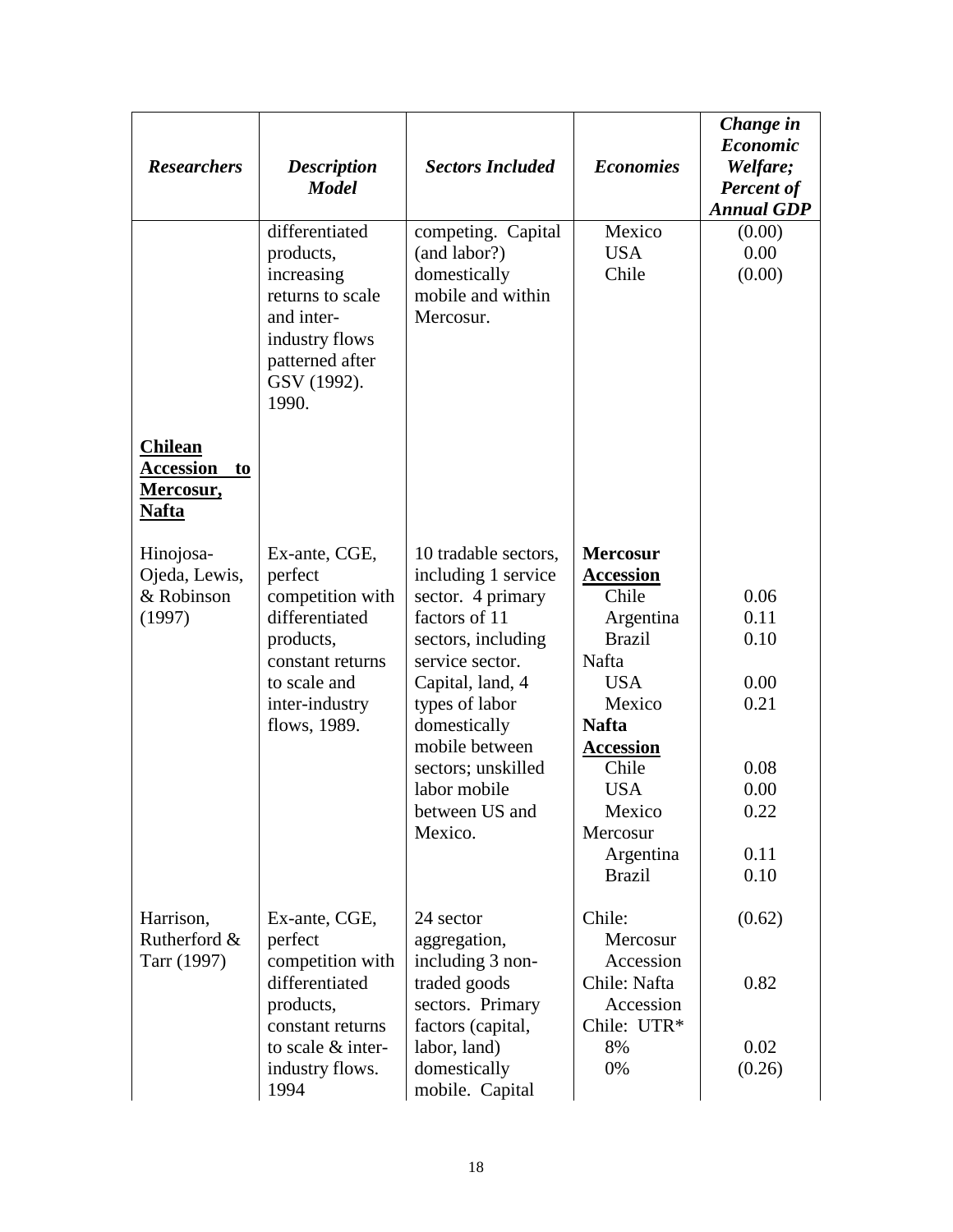| <b>Researchers</b>                                        | <b>Description</b><br><b>Model</b>                                                                                                                                  | <b>Sectors Included</b>                                                                                                                                                              | <b>Economies</b>                                                                    | Change in<br><b>Economic</b><br>Welfare;<br><b>Percent of</b><br><b>Annual GDP</b> |
|-----------------------------------------------------------|---------------------------------------------------------------------------------------------------------------------------------------------------------------------|--------------------------------------------------------------------------------------------------------------------------------------------------------------------------------------|-------------------------------------------------------------------------------------|------------------------------------------------------------------------------------|
|                                                           |                                                                                                                                                                     | specific to<br>individual sectors;<br>labor mobile<br>between sectors.<br>All primary factors<br>internationally<br>immobile.                                                        |                                                                                     |                                                                                    |
| <b>Asia Pacific</b><br><b>Free Trade</b><br><u>Area</u>   |                                                                                                                                                                     |                                                                                                                                                                                      |                                                                                     |                                                                                    |
| Lewis,<br>Robinson &<br>Wang (1995)                       | Ex-ante, CGE,<br>perfect<br>competition with<br>differentiated<br>products,<br>constant returns<br>to scale, inter-<br>industry flows,<br>labor migration.<br>1990. | <b>Production factors</b><br>(capital, land, two<br>types of labor)<br>domestically<br>mobile between<br>sectors but<br>internationally<br>immobile.                                 | <b>USA</b><br>Japan<br>China<br>ASEAN-4<br><b>Asian NIEs</b><br>Rest of world<br>EU | 0.04<br>0.74<br>0.13<br>0.36<br>2.44<br>0.05                                       |
| Western<br><b>Hemisphere</b><br><b>Free Trade</b><br>Area |                                                                                                                                                                     |                                                                                                                                                                                      |                                                                                     |                                                                                    |
| Hinojosa-<br>Ojeda, Lewis<br>& Robinson<br>(1997)         | Ex-ante, CGE,<br>perfect<br>competition with<br>differentiated<br>products,<br>constant returns<br>to scale, inter-<br>industry flows,<br>labor migration.<br>1990. | 11 sectors,<br>including services<br>sector. Capital,<br>land, 4 types of<br>labor domestically<br>mobile between<br>sectors. Unskilled<br>labor mobile<br>between US and<br>Mexico. | <b>USA</b><br>Mexico<br>Argentina<br><b>Brazil</b><br>Chile                         | 0.00<br>0.23<br>0.13<br>0.12<br>0.14                                               |

UTR (unilateral trade liberalization): tariffs reduced to optimum level estimated at about 8%. Source: Table 3 of De Rosa (1998); Roland-Horst, Reinert & Shiells (1994).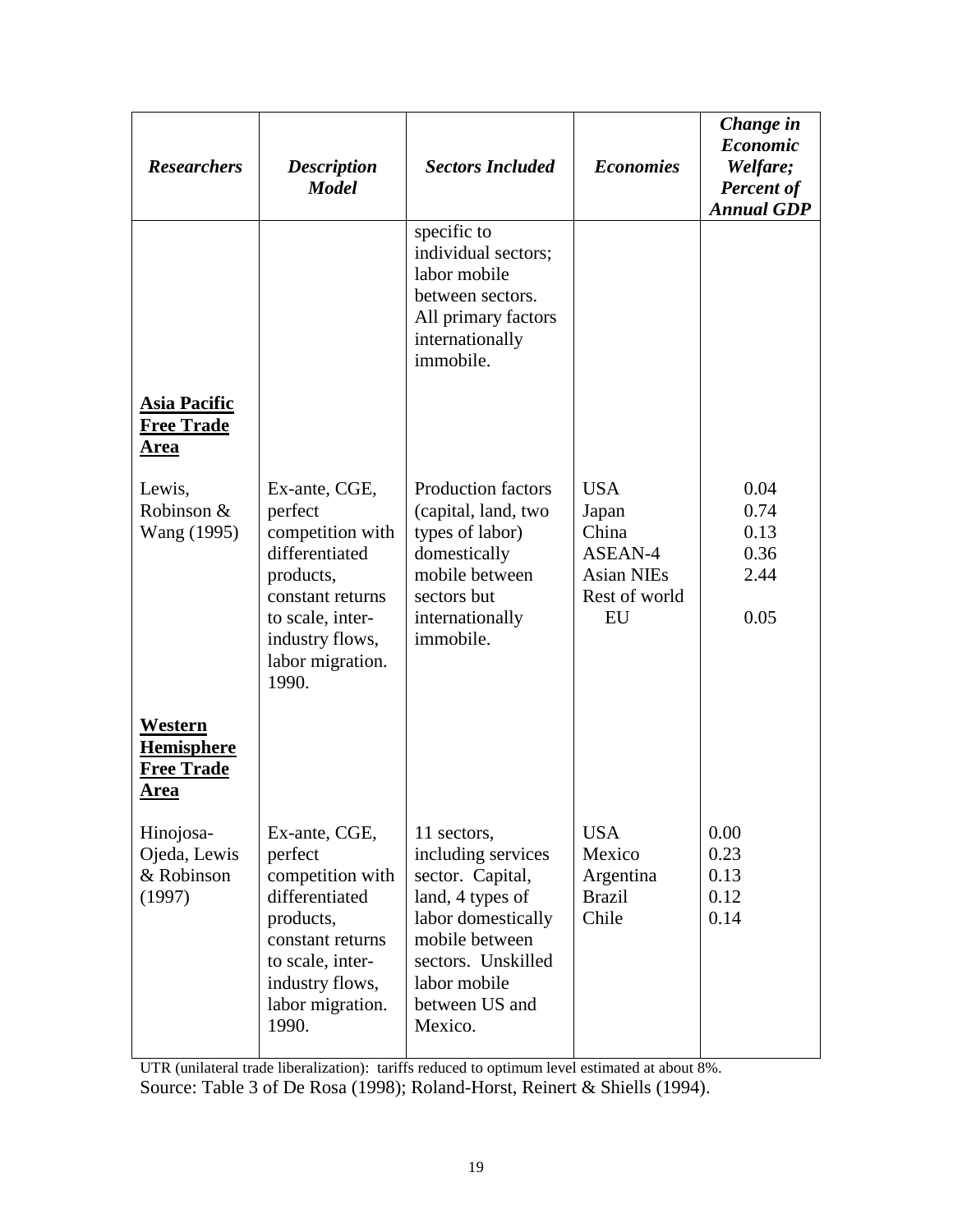## **Conclusion**

The work here has not attempted to introduce new issues about RTAs. It merely reviewed and tried to update existing issues. The motivation for the update on the debate about RTAs stems mainly from the expectation that RTAs are here to stay, judging by the new initiatives being announced. In APEC, the concern is how to make sure that existing and prospective RTAs, particularly, when some of its member economies are involved, promote open multilateral trade.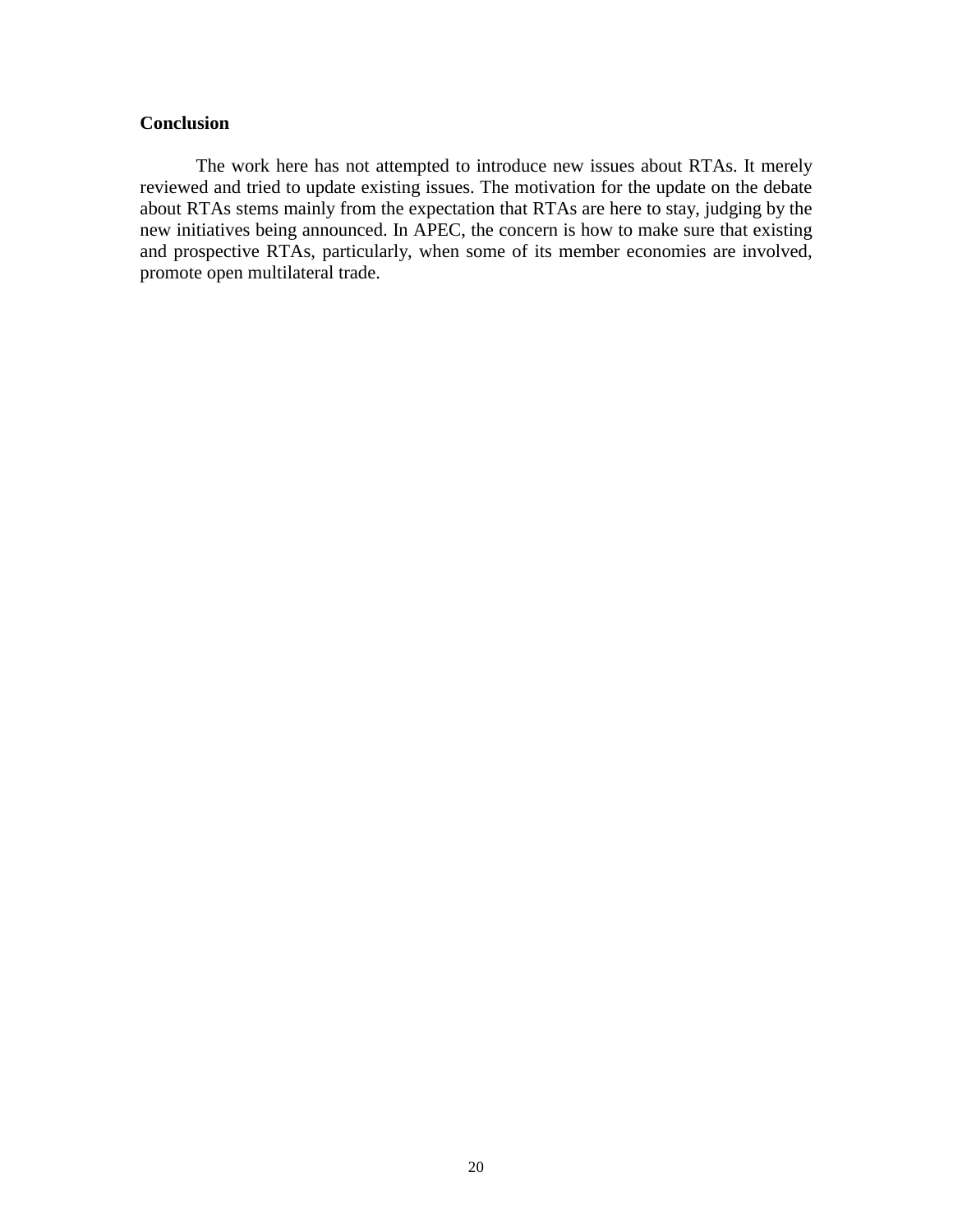#### **References**

- Bachrach, C., and Mizrahi, L., "The Economic Impact of a Free Trade Agreement Between the United States and Mexico: A CGE Analysis" in *Economy-wide Modelling of the Economic Implications of a FTA with Mexico and a NAFTA with Mexico and Canada.* Publication No. 2508. US International Trade Commission, Washington, D.C., 1992
- Brown, D.K., Deardorff, A.V. and Stern, R.M., "A North American Free Trade Agreement: Analytical Issues and a Computational Assessment" *The World Economy* 15 (1992) 15-29.

Bureau of Industry Economics (BIE), "Impact of the CER Trade Agreement", Canberra: Australian Government Publishing Service, 1995.

De Rosa, D.A., "Regional Trading Arrangements Among Developing Countries: The ASEAN Example", Research Report no. 103. Washington D.C.: International Food Policy Research Institute, 1995.

\_\_\_\_\_\_\_\_\_\_\_\_\_\_\_\_ "Regional Integration Arrangements : Static Economic Theory, Quantitative Findings, and Policy Guidelines", World Bank Policy Research Working Paper no. 2007, 1998.

Findlay, C., "Old Issues in New Regionalism," 2000 APEC Economic Outlook Symposium, Manila: 24-25 July 2000.

Flores, R.G., "The Gains from MERCOSUR: A General Equilibrium, Imperfect Competition Evaluation," *Journal of Policy Modeling* 19 (1997), 1-18.

Foroutan, F., "Does Membership of a Regional Preferential Trade Arrangement Make a Country More or Less Protectionist?" *World Economy* 21 (1998), 305-36.

Frankel, J. A., *Regional Trading Blocs in the World Economic System, Washington*, DC: Institute for International Economics, 1997.

Gagné, G., "North American Free Trade, Canada, and US Trade Remedies: An Assessment after Ten Years" Oxford: Blackwell Publishers Ltd., 2000.

Grosser, T., "The New Regionalism: the NZ Experience," 2000 APEC Economic Outlook Symposium. Manila: 24-25 July 2000.

Harrison, G.W., Rutherford, T.F., and Tarr, D.G., "Trade Policy Options for Chile: A Quantitative Evaluation," International Trade Division, World Bank, Washington, D.C., 1997.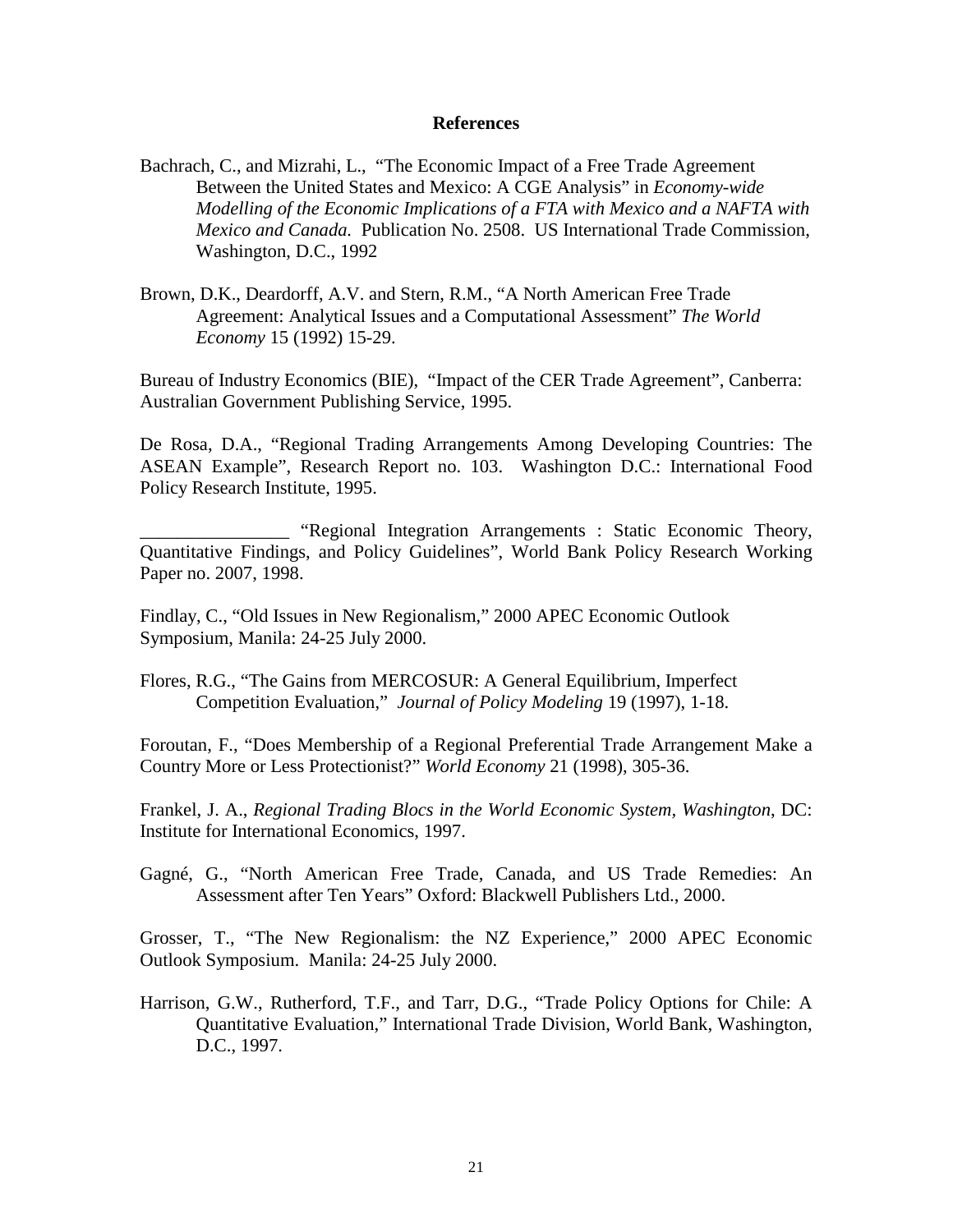- Hinojosa-Ojeda, R, Lewis, J.D., and Robinson, S., "Regional Integration Options for Central America and the Caribbean After NAFTA," *North American Journal of Economics and Finance* 6 (1995), 121-48.
- Hufbauer, G. C. and Schott, J.J., "North American Economic Integration: 25 Years Backward and Forward", Washington DC: Institute for International Economics, 1996.
- IDE (Institute of Developing Economies) and JETRO (Japan External Trade Organization), "Toward Closer Japan-Korea Economic Relations in the 21<sup>st</sup> Century: Summary Report," 2000.
- Johnson, H.G., *Economic Policies Toward Less Developed Countries*, Praeger: Brookings Institution Study, 1967.

Kemp, M.C. and Wan, H., " An Elementary Proposition Concerning the Formation of Customs Unions, " *Journal of International Economics* 6 (Feb. 1976), 95-8.

Lewis, J.D. and S. Robinson, "Partners or Predators? The Impact of Regional Trade Liberalization on Indonesia," Policy Research Working Paper 1626, Country Operations Division, World Bank, Washington, D.C., 1996.

\_\_\_\_\_\_\_\_, \_\_\_\_\_\_\_\_\_\_, and Wang, Z., "Beyond the Uruguay Round: The Implications of an Asian Free Trade Area" *China Economic Review* 6(1995), 35-90.

Maggi, G., "The Role of Multilateral Institutions in International Trade Cooperation," *American Economic Review* 89 (March 1999), 190-214.

- Reinoso, A.F., "The Open Regionalism of the Andean Community" 2000 APEC Economic Outlook Symposium. Manila: 24-25 July 2000.
	- \_\_\_\_\_\_\_\_\_\_\_\_\_ "South America Free Trade Area (SAFTA) and APEC: Towards Relationship for Development" 2000 APEC Economic Outlook Symposium. Manila; 24-25 July 2000.
- Roland-Horst, D.W., Reinert, K.A., and Shiells, C.R., "A General Equilibrium Analysis of North American Economic Integration" in *Modeling Trade Policy: Applied General Equilibrium Assessments of North American Free Trade,* J.F. Francois and C.R. Shiells (eds.), Cambridge: Cambridge University Press, 1994.
- Soloaga, I. and Winters, A., "Regionalism in the Nineties: What Effect on Trade?" Center for Economic Policy Research Discussion Paper Series no. 2183, 1999.
- Stephenson, S.M., "Approaches to Liberalizing Services" World Bank Policy Research Working Paper No. 2107. 1999.